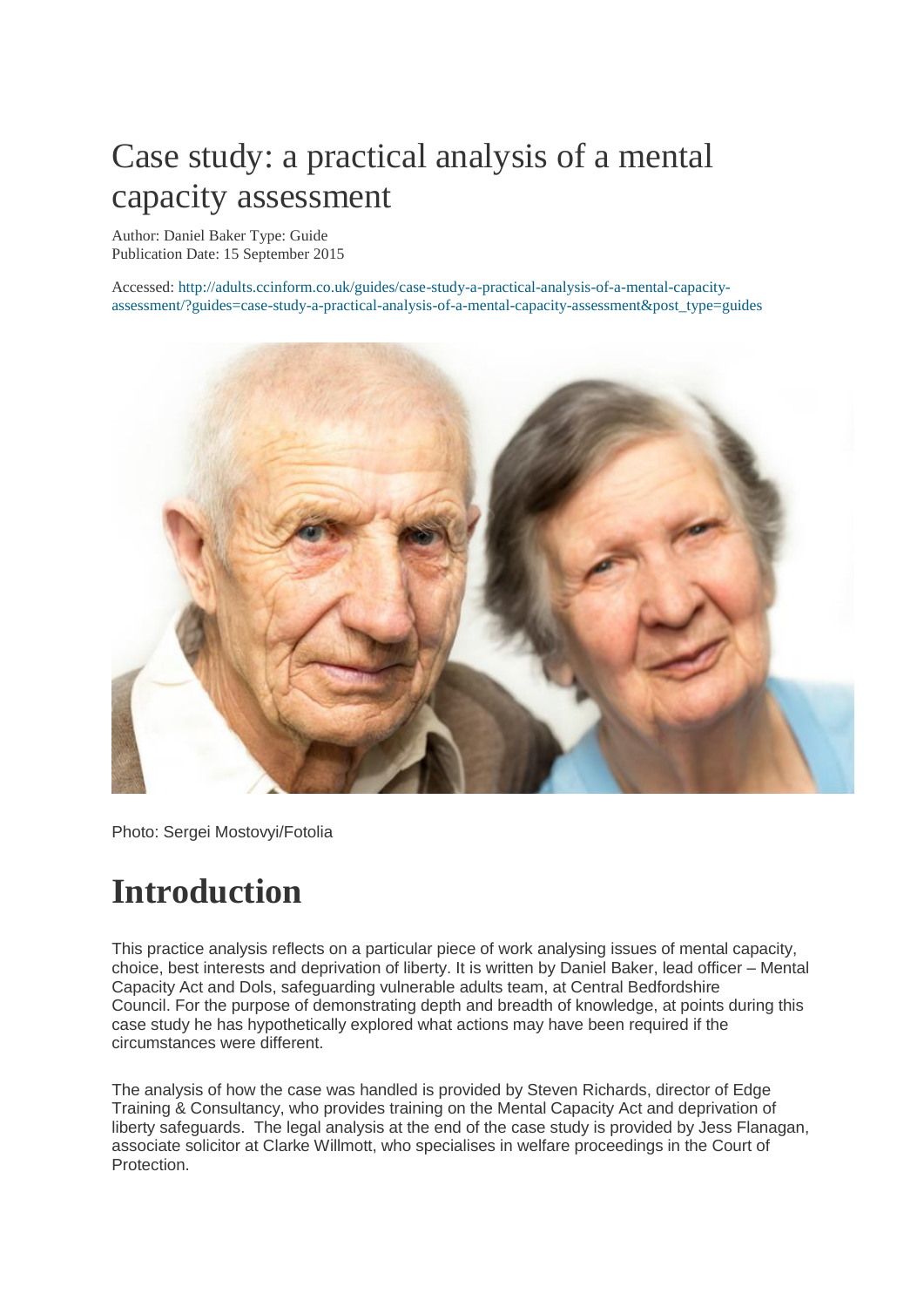## **The case**

Mrs Smith (not her real name) was 87-years-old. She had a diagnosis of dementia and presented with periods of short-term memory loss. Mrs Smith lived alone with a care package consisting of four double-up care calls per day. A hoist was required for all transfers. In addition to the care workers, Mrs Smith's ex-husband visited daily to assist. Despite the care package there were reports of frequent falls requiring paramedics to attend because Mrs Smith asked her exhusband to assist with transfers between the allotted care calls. Mrs Smith disclosed to her social worker that her ex-husband "gets frustrated" and has hit her. A bruise was noted on her face at the time of this disclosure. Mrs Smith agreed for a period of respite care which was arranged by her social worker while further assessments and enquiries took place regarding the safeguarding disclosures.

My involvement started after Mrs Smith had moved into respite care. I was asked to support the allocated social worker with Mrs Smith's mental capacity assessment in relation to accommodation. This piece of work formed part of a much wider intervention by the allocated social worker, including enquiries and risk assessments completed in line with Central Bedfordshire Council's multi-agency adult safeguarding policy.

#### **Analysis**

The fact that Mrs Smith was already in respite care raises the question of whether her capacity to consent to this specific decision was assessed before the admission. In this case, Mrs Smith was assessed as having capacity to agree to going into respite. The [Supreme Court ruling in the](http://adults.ccinform.co.uk/case-law/cheshire-west-case-p-v-cheshire-west-chester-council-p-q-v-surrey-county-council/)  [Cheshire West case](http://adults.ccinform.co.uk/case-law/cheshire-west-case-p-v-cheshire-west-chester-council-p-q-v-surrey-county-council/) means that if a person is moved to a 24-hour staffed residential care placement and they lack capacity to consent to admission, then the potential for deprivation of liberty becomes a real possibility. The court judgment in [AJ v A local authority \[2015\] EWCOP](http://adults.ccinform.co.uk/case-law/aj-litigation-friend-official-solicitor-local-authority-2015-ewcop-5/)  [5](http://adults.ccinform.co.uk/case-law/aj-litigation-friend-official-solicitor-local-authority-2015-ewcop-5/) noted that in the vast majority of cases it should be possible for a standard authorisation under the Deprivation of Liberty Safeguards to be put in place before a person has moved into a placement, where it is likely that the placement will lead to a deprivation of liberty.

In fact, this is expected by the Dols code of practice, chapter 3. Given the practical lowering of the threshold for deprivation of liberty, as a result of the Cheshire West decision – in that a person is deprived of their liberty if under continuous supervision and control, not free to leave and their confinement is the responsibility of the state – many people who lack capacity to agree to residential care are potentially likely to meet the threshold.

The Mental Capacity Act 2005 provided the legal framework for my intervention. The act must be followed and, by section 42 of the act, I was required to have regard to the guidance in the accompanying [code of practice](https://www.gov.uk/government/uploads/system/uploads/attachment_data/file/224660/Mental_Capacity_Act_code_of_practice.pdf) (Department for Constitutional Affairs, 2007). The code provides guidance on how best to support people to make decisions and how to assess functional ability, and also includes a checklist that decision makers should follow in determining best interests. The act describes what is meant by lack of mental capacity in [section 2\(1\)](http://adults.ccinform.co.uk/legislation/mental-capacity-act-2005/section-2-people-lack-capacity-3/) and provides five principles that must underpin practice (section 1(2)-(6)). Brown et al (2013) provide a helpful practitioner's guide to these principles in their book *The Mental Capacity Act 2005: A Guide for Practice*.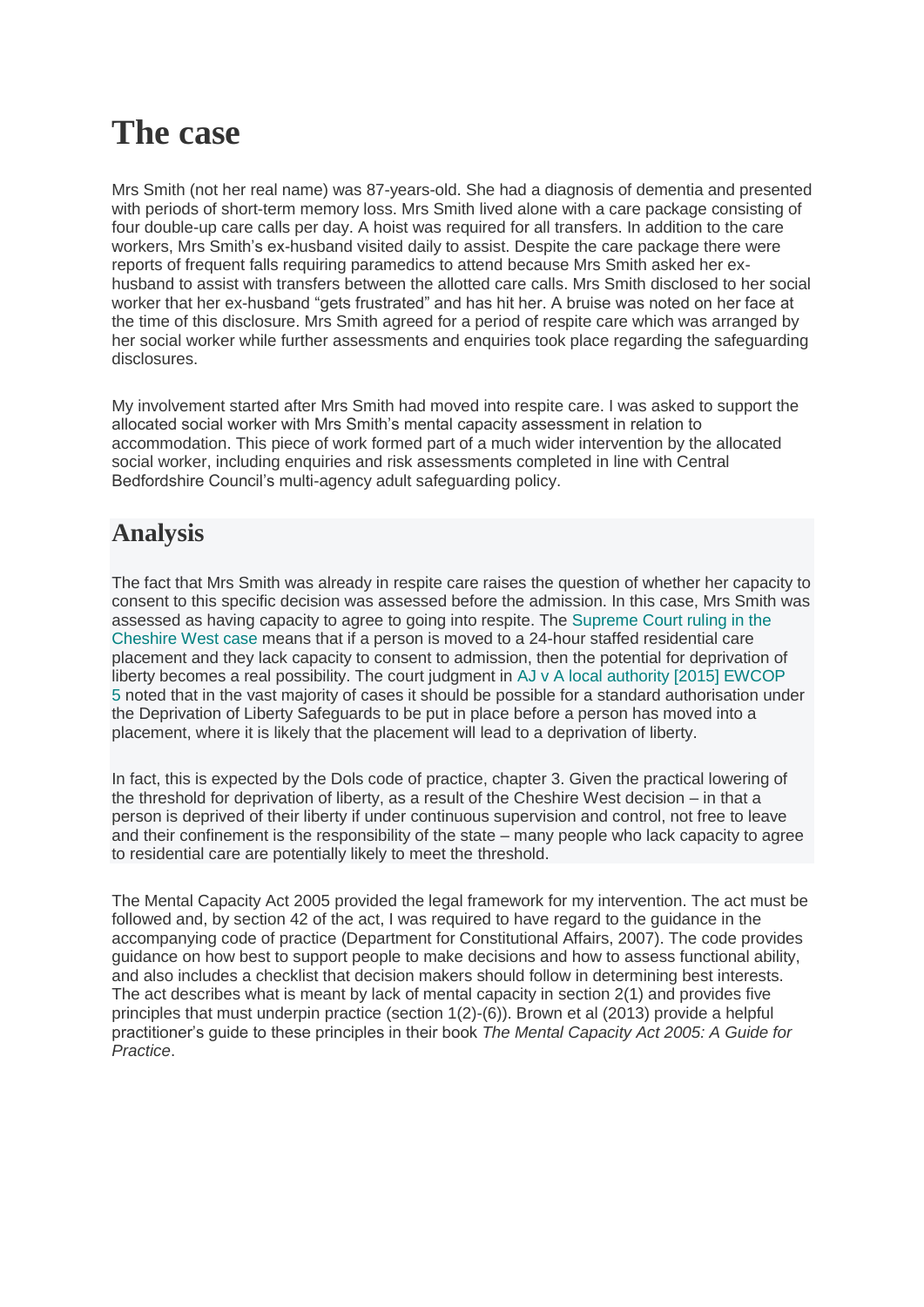#### **Analysis**

The relationship between safeguarding adults and the Mental Capacity Act is a very close one. Many people involved in safeguarding cases have problems with capacity to make decisions and this places them at risk of abuse. What the courts have consistently found, however, is that social care staff mistakenly believe they have express 'powers' under the law to take coercive action to protect vulnerable adults. (Examples of two such cases are examined in this [analysis on](http://adults.ccinform.co.uk/case-law/guide-case-law-adult-safeguarding-investigations/)  [Community Care Inform Adults\)](http://adults.ccinform.co.uk/case-law/guide-case-law-adult-safeguarding-investigations/). This is not the case even with the advent of the Care Act 2014, which introduces a duty to investigate safeguarding concerns but no direct powers to take action (although in Wales section 127 of the new Social Services and Well-being Act 2014, when in force, will provide for Welsh local authorities to apply to a justice of the peace for an 'adult protection and support order'. The writer of the article correctly identifies that it is the Mental Capacity Act that can be deployed in order to achieve protection, and the key issue under that act is whether the person involved has capacity to decide where to live.

The Mental Capacity Act [code of practice](https://www.gov.uk/government/publications/mental-capacity-act-code-of-practice) lists examples of when a professional might be required to assess a person's mental capacity. One of these is when "somebody has been accused of abusing a vulnerable adult who may lack capacity to make decisions that protect them" [\[DCA, 2007, chapter 4, p60\].](https://www.gov.uk/government/uploads/system/uploads/attachment_data/file/224660/Mental_Capacity_Act_code_of_practice.pdf) This was my remit for questioning the presumption of capacity.

### **Analysis**

It is important to note that the first principle of the act, which, along with the other four principles, applies to actions taken or decisions made under the act [\(DCA, 2007, p20, 2.2\)](https://www.gov.uk/government/uploads/system/uploads/attachment_data/file/224660/Mental_Capacity_Act_code_of_practice.pdf), is that a person should be presumed to have capacity to make decisions unless proven otherwise. Therefore, although Mrs Smith has dementia, her capacity to make a decision should not be questioned unless there is a reason to do so. A social worker or other practitioner should ask themselves: "Why am I assessing capacity?". The code of practice (as statutory guidance to the legislation) highlights practical examples for staff on putting the first principle into practice.

I applied the two-stage test for mental capacity as outlined in sections [2](http://adults.ccinform.co.uk/legislation/mental-capacity-act-2005/section-2-people-lack-capacity-3/)[-3](http://adults.ccinform.co.uk/legislation/mental-capacity-act-2005/section-3-inability-make-decisions/) of the act, and further explained in chapter 4 of the code of practice.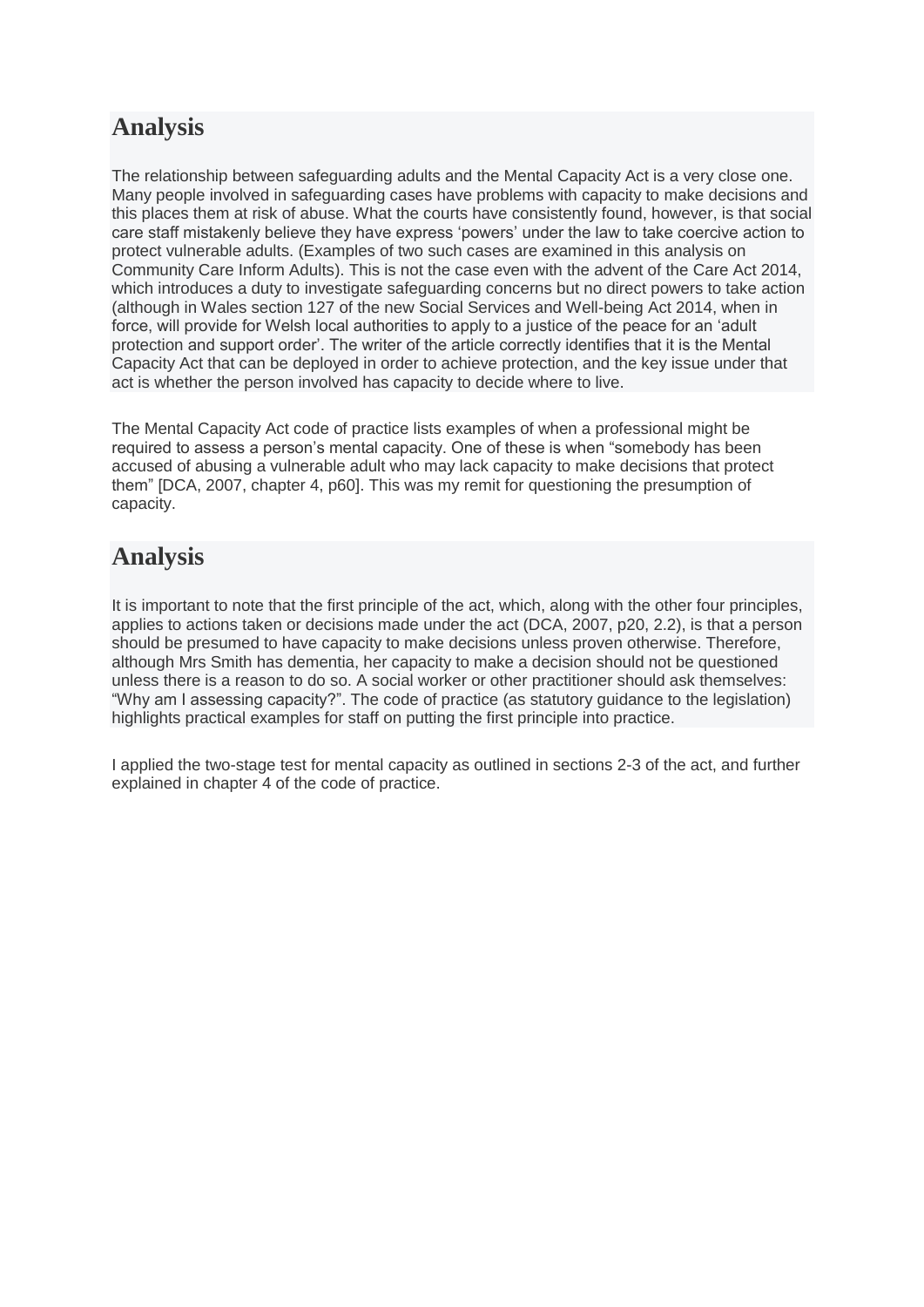

Photo: Maksim Kabakou/Fotolia

I first established that Mrs Smith had a formal diagnosis of dementia and noted that her presenting behaviours corresponded with the diagnosis. I deemed that there was sufficient evidence to show that Mrs Smith was suffering from an impairment of, or disturbance in the functioning of, her mind or brain, satisfying the first stage of the capacity assessment, the "diagnostic test" [\(section 2](http://adults.ccinform.co.uk/legislation/mental-capacity-act-2005/section-2-people-lack-capacity-3/) of the act).

#### **Analysis**

Although Mrs Smith has a diagnosis of dementia, a formal diagnosis is not required when using the act. Staff need a reasonable belief that the person has an "impairment or disturbance in the functioning of the mind or brain", and section 2(2) makes clear that it does not matter whether the impairment is temporary or permanent. This allows the act to be used where a person presents with evidence of an impairment or disturbance of mind or brain (for example, because of a urinary tract infection which can cause sudden confusion, also known as delirium, in older people and people with dementia; concussion; confusion from drugs) but they do not have a formal diagnosis [\(DCA, 2007, p44\)](https://www.gov.uk/government/uploads/system/uploads/attachment_data/file/224660/Mental_Capacity_Act_code_of_practice.pdf). This is particularly relevant for staff working with people with dementia or learning disabilities where there may not be a formal diagnosis in place. The more serious the decision being made, the stronger the required evidence of lack of capacity, which may include the need for a formal diagnosis.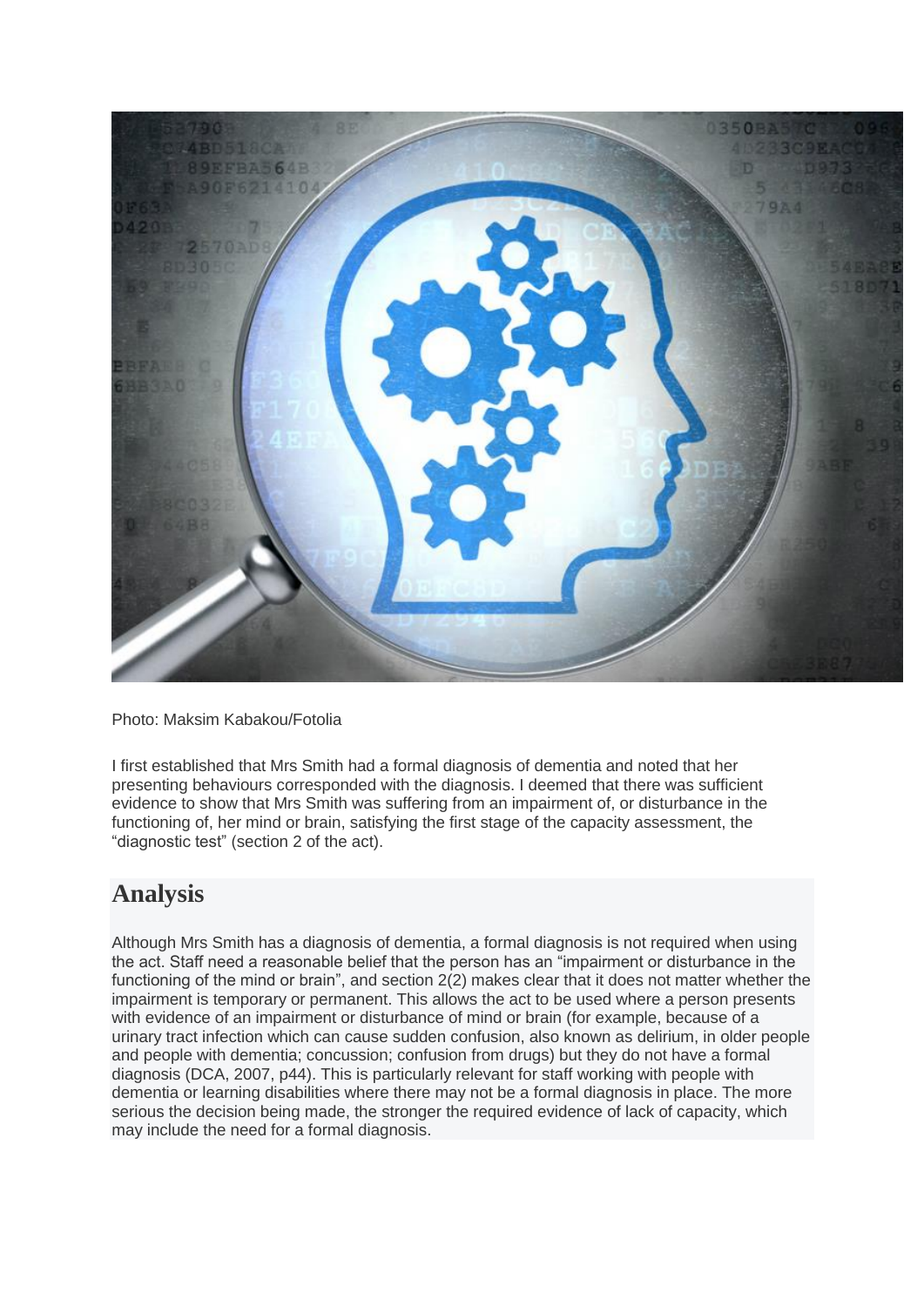## **Functional test**

Before I started the second element of the mental capacity assessment, known as the 'functional test', I confirmed that Mrs Smith was provided with all the necessary information and support required to make the decision. In particular, I ensured that the allocated social worker had completed her social care needs assessment under section 47 of the NHS and Community Care Act 1990, the legislation in place at the time, including identified risks of each option for Mrs Smith's future accommodation, so that the views and opinions of professionals could be fully shared with Mrs Smith. I also arranged for the occupational therapist to visit Mrs Smith in the care home and demonstrate the importance of the hoist.

The level of support that could be offered in each environment was also explicitly explained. These were all communicated in verbal and written form and a summary sheet with bullet points was provided in light of Mrs Smith's increasingly poor short-term memory. We repeatedly referred back to this summary sheet during the discussion, which Mrs Smith appeared to find useful. It is also noteworthy that Mrs Smith was receiving respite in a care home which obviously gave her first-hand experience of this type of care provision.

There was no evidence of any additional loss of capacity due to short-term medical needs, such as a urinary tract infection, which if present could potentially be addressed to improve capacity. The discussions also took place in a quiet room of Mrs Smith's choice. This approach reflects the second principle in the act [\(section 1\(3\)\)](http://adults.ccinform.co.uk/legislation/mental-capacity-act-2005/section-1-principles/), that a person is not to be treated as unable to make a decision unless all practicable steps to help him or her to do so have been taken without success. This is also closely linked to the core social work value of empowerment; where service users are given "meaningful choice" and "valuable options" (Clark, 1999) in order to "maximise the power of clients and to give them as much control as possible over their circumstances" (Thompson, 2001, p85).

#### **Analysis**

## **The second principle of the act is that those assessing capacity must take 'practicable steps' to help the person with the assessment.**

Photo: Elenarts/Fotolia

The writer highlights the many good practical steps he has taken. As with the other 'principles' of the act this applies to any relevant action taken or decision made under the act, so that failure to take such 'practicable steps' for an individual could invalidate the entire capacity assessment. A recent court case, concerning a man with learning disabilities who was supported during a capacity assessment with the use of pictures, highlighted the importance of taking these steps.

Two elements of this principle strike me in this case. First, the word is 'practicable' steps, which means staff have discretion to take steps that are practicable depending on the situation presented. Very simply, in A&E, with limited time before treatment is required, there may be very few, if any, practicable steps available for staff. In this case, with a decision that is very important and for which there is no immediate rush, then multiple practicable steps can be taken. Second, a person may not need any practicable steps and be assessed as having capacity. Therefore, a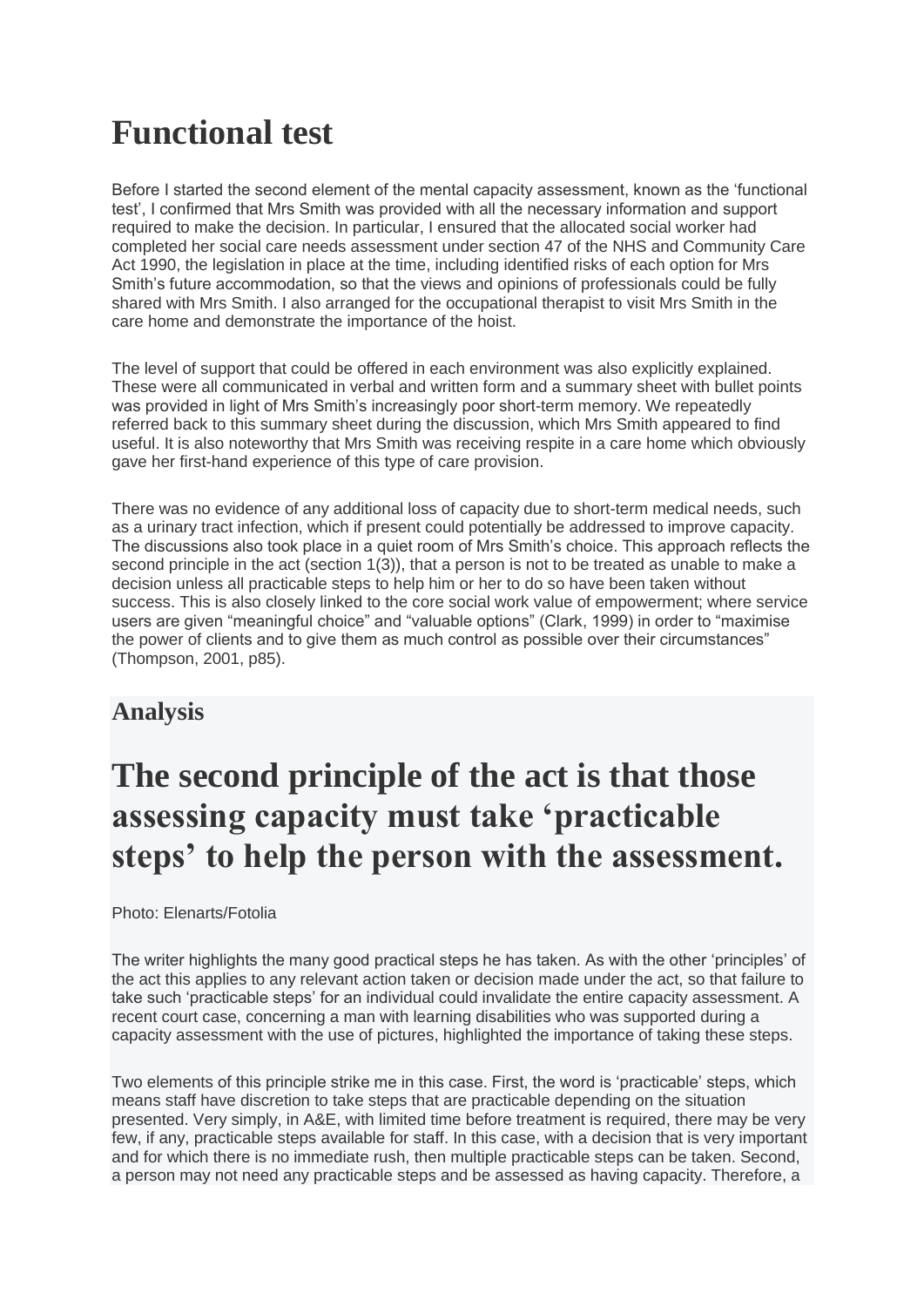social worker or other practitioner may consider assessing capacity without taking practicable steps, but if the person does then have problems or difficulties with any part of the assessment the practitioner would then take 'practicable' steps to support them in the assessment.

## **Understanding information**

We had considerable discussions around accommodation options and associated matters, such as Mrs Smith's care needs and ongoing support from her ex-husband. The specific decision was to decide where to reside, but this decision involved other elements such as her care needs and relationships. I framed our discussions around the format described in [section 3](http://adults.ccinform.co.uk/legislation/mental-capacity-act-2005/section-3-inability-make-decisions/) of the act, which sets out four types of inability, the presence of any of which would mean that the person was unable to make the decision in question. These are that the person is unable:-

- to understand the information relevant to the decision (section 3(1)(a));
- to retain that information (section 3(1)(b));
- to use or weigh that information as part of the process of making the decision (section 3(1)(c)); or
- to communicate the decision, whether by talking, using sign language or any other means (section 3(1)(d)).

It soon became apparent that Mrs Smith had a good understanding of the information relevant to the decision (section 3(1)(a)). She was able to discuss in detail the pros and cons of her situation at home; provide insight into her experience of being in respite; the care she received at home from care workers and her ex-husband; what she liked about living at home; what she missed about being at home; the difficulties experienced regarding the frequent falls and necessity to call paramedics; and the concerns expressed by the professionals involved.

After sensitive prompting, Mrs Smith also recalled the disclosure made regarding her exhusband. I determined that after being provided with all relevant assessments, and information on the options available, Mrs Smith was able to sufficiently understand the information relevant to the decision.

#### **Analysis**

In relation to understanding information, the code of practice [\(DCA, 2007, p46, 4.16\)](https://www.gov.uk/government/uploads/system/uploads/attachment_data/file/224660/Mental_Capacity_Act_code_of_practice.pdf) notes that a person should be able to understand:

- the nature of the decision;
- the reason why the decision is needed; and
- the likely effects of deciding one way or another, or making no decision at all.

An important development in case law has been guidance from the courts on what a person should understand in relation to moving to a residential care placement. In one [case](http://www.bailii.org/ew/cases/EWCOP/2014/38.html) the judge considered that a person whose capacity to move into a community mental health rehabilitation unit was being assessed would need to understand the following points:

- 1. She will live with other people (and not with her parents).
- 2. She will be supported by staff.
- 3. The location of the placement (near or far from family).
- 4. The age and gender of other residents.
- 5. She will need to abide by house rules.
- 6. Whether it is a long- or short-term placement (living/visiting).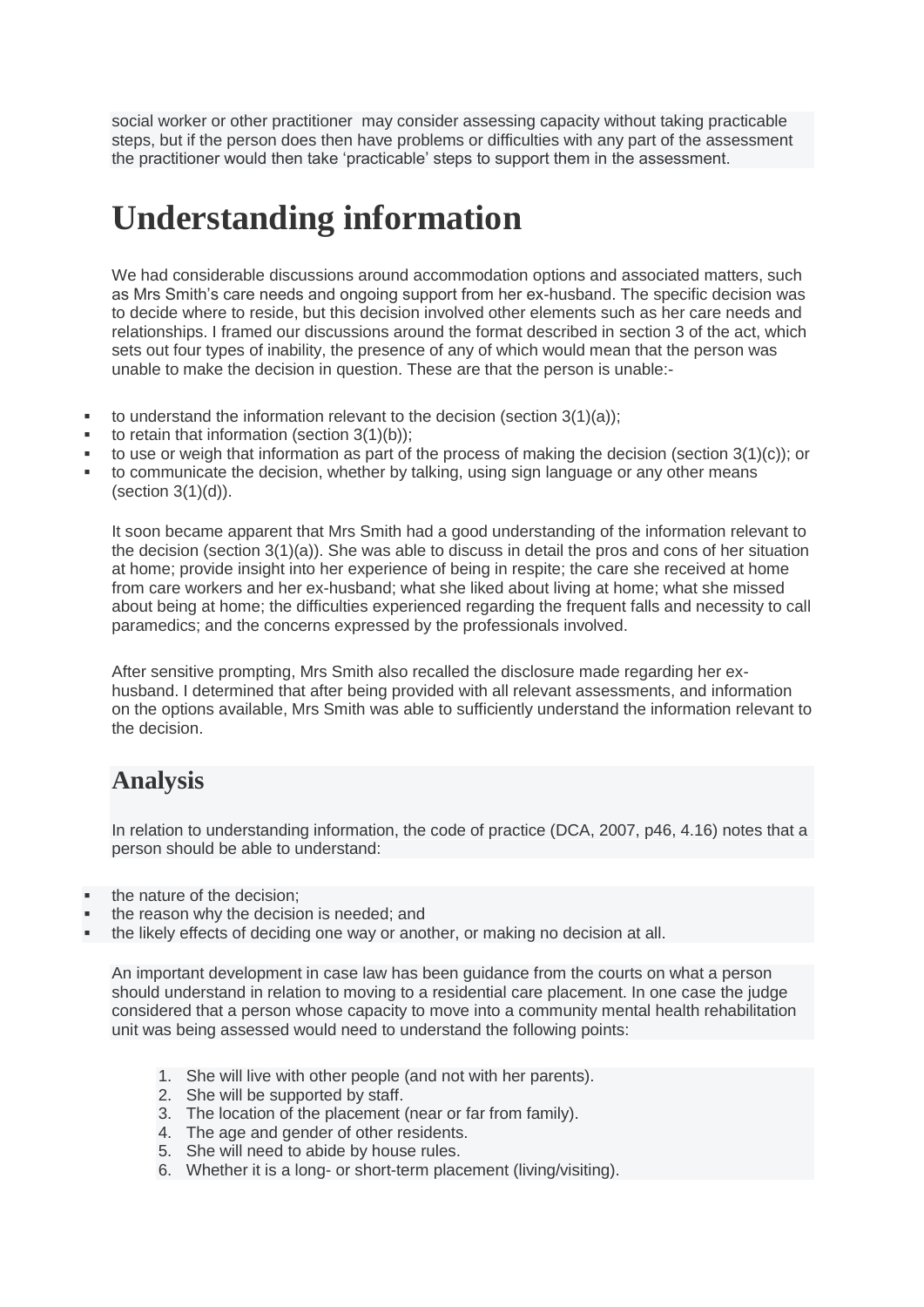7. In general terms, that one of the residential options has a therapeutic component.

*(*Derbyshire CC v AC, EC & LC [2014] EWCOP 38*)*

There are other cases that have considered what a person would need to understand in relation to returning home from a care home, admission to a mental health ward and moving into a supported living placement.

## **Weighing information**

In reference to assessing Mrs Smith's ability to retain the relevant information [\(section 3\(1\)\(b\)\)](http://adults.ccinform.co.uk/legislation/mental-capacity-act-2005/section-3-inability-make-decisions/), it was evident that she had moments of forgetfulness. I considered section 3(3), which states that the fact that the person is able to retain the information relevant to a decision for a short period only does not prevent him or her from being regarded as able to make the decision. I then deemed that since I could evidence Mrs Smith was holding the pertinent information in her mind for long enough, considering each element at the same time, she was sufficiently able to retain the relevant information. Mrs Smith consistently expressed the same view and rationale each time she was given the information, but crucially would often require support, such as the memory aids previously stated, each time, in line with the need to take all 'practicable steps' (section 1(3)).

Having concluded that Mrs Smith was able to retain the information relevant to the decision, I turned my attention to her ability to use this information [\(section 3\(1\)\(c\)\)](http://adults.ccinform.co.uk/legislation/mental-capacity-act-2005/section-3-inability-make-decisions/). On reflection, this is one of the more challenging aspects of assessing a person's capacity. Through the discussion Mrs Smith described her process of weighing up what she perceived as the benefits of returning home against the other options; one being remaining in a residential care home. With prompting, Mrs Smith was able to explain how she compared and contrasted between different aspects of her situation, which helped me understand the differing weight of importance she attributed to each element of the decision.

Mrs Smith expressed, perhaps not unsurprisingly, very high importance on her home environment, pet cat, seeing her ex-husband daily and her personal belongings at home.



Photo: ramonespelt/Fotolia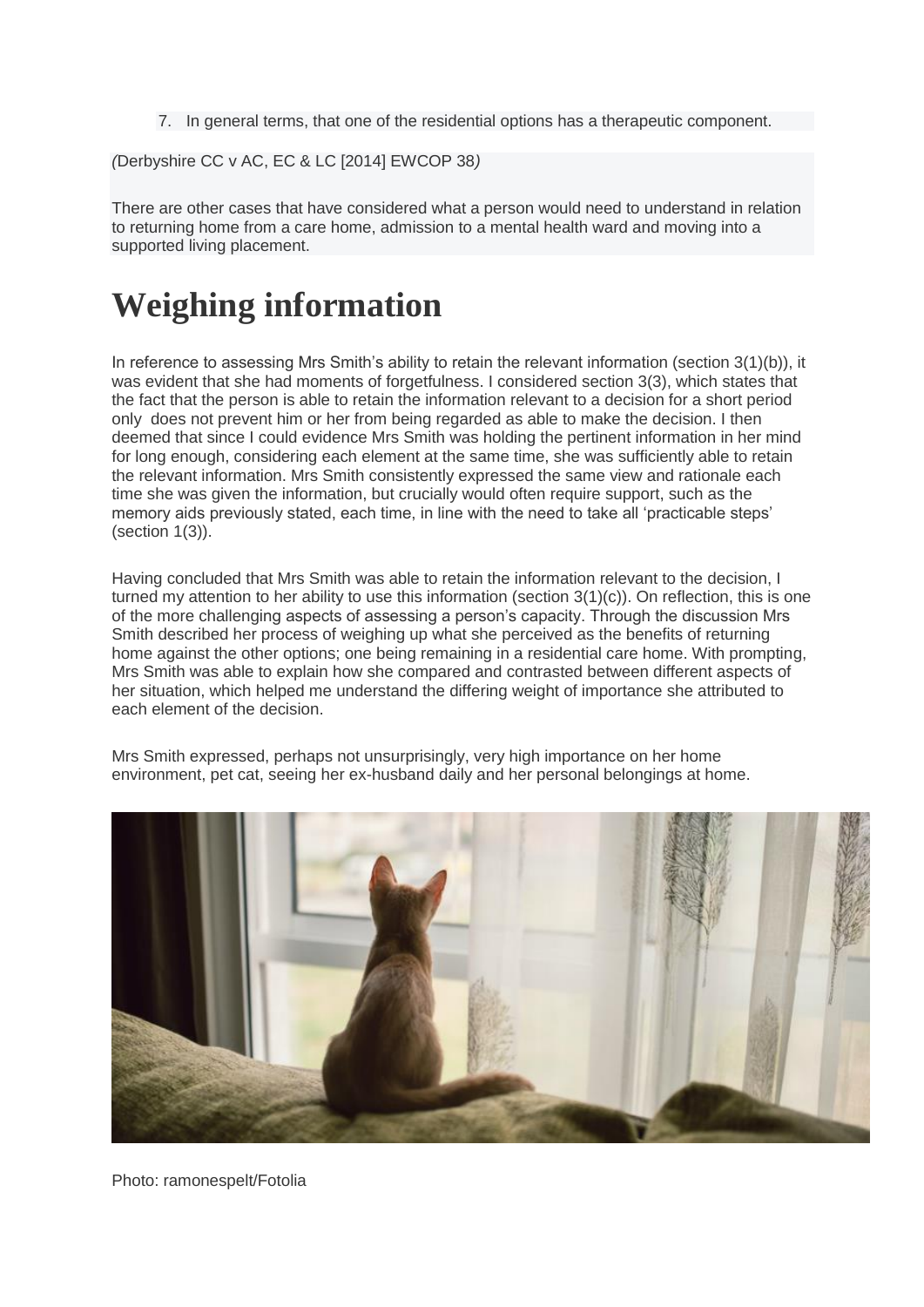Interestingly, Mrs Smith identified that at home she is possibly more 'lonely' compared to being in respite, but disparagingly added that she would rather see fewer people in her own home than see more people in a care home.

We also talked about day care options. Mrs Smith talked very fondly of her ex-husband and explained how they were married for more than 30 years and had a son with learning disabilities who sadly passed away. Mrs Smith explained how despite her husband deciding they should separate and divorce, they had been through a "lifetime together". Mrs Smith consistently reiterated a strong desire to return home and continue daily contact with her ex-husband.

#### **Analysis**

The assessment of whether a person is able to use or weigh information is, as the writer notes, probably the most challenging part of the capacity assessment. There are a series of court rulings on its meaning relating to people with delusional beliefs, phobias, lack of insight into their condition and compulsive disorders. What is important to remember is that the act separated the ability to understand from that of being able to use or weigh. This is because, as case law has shown, many people may well be able to understand the information required but are then unable to use or weigh it in the balance. Being able to assess this can be challenging because on the surface the person may show a high degree of understanding.

In social care settings one case [\(NCC v WMA & MA](http://www.bailii.org/ew/cases/EWHC/COP/2013/2580.html) [\[2013\] EWHC 2580\)](http://www.bailii.org/ew/cases/EWHC/COP/2013/2580.html) involved a man with learning disabilities being neglected and abused by his mother, with whom he lived. Although he was able to understand his situation and that he could move into a supported living placement provided by the council, he refused to do so. Social workers and the court recognised, however, that he was not able to use or weigh the information, his personal wishes being dominated by his mother.

# **Communicating a decision**

Mrs Smith was fully able to communicate her decision, which meant that the communication requirement of the functional test [\(section 3\(1\)\(d\)\)](http://adults.ccinform.co.uk/legislation/mental-capacity-act-2005/section-3-inability-make-decisions/) was also met. If, for whatever reason, Mrs Smith had difficulty communicating verbally I would have considered other means for example, specialist services, such as speech and language therapists, or appropriate communication aids (MCA code of practice, p22).

Although Mrs Smith had an impairment of, or disturbance in the functioning of, her mind or brain (section 2) she was crucially able to understand (section 3(1)(a)), retain (section 3(1)(b)) and use (section 3(1)(c)) the information relevant to the decision, as well as communicate her view (section 3(1)(d)). She was therefore assessed to have mental capacity about this particular decision at the time in question. As a result, a 'best interests decision' was neither required nor appropriate.

With regards to the first principle cited in the act. I started from the presumption that Mrs Smith had mental capacity to make her own decisions around her accommodation (section 1(2)). My initial questions were open and broad; I did not want to start with questions that assumed a certain level of incapacity. Trevithick explains that open-ended questions are "designed to give freedom of choice, enabling service users to express their thoughts and feelings in their own words and in their own time; to choose or to ignore certain questions" (2005).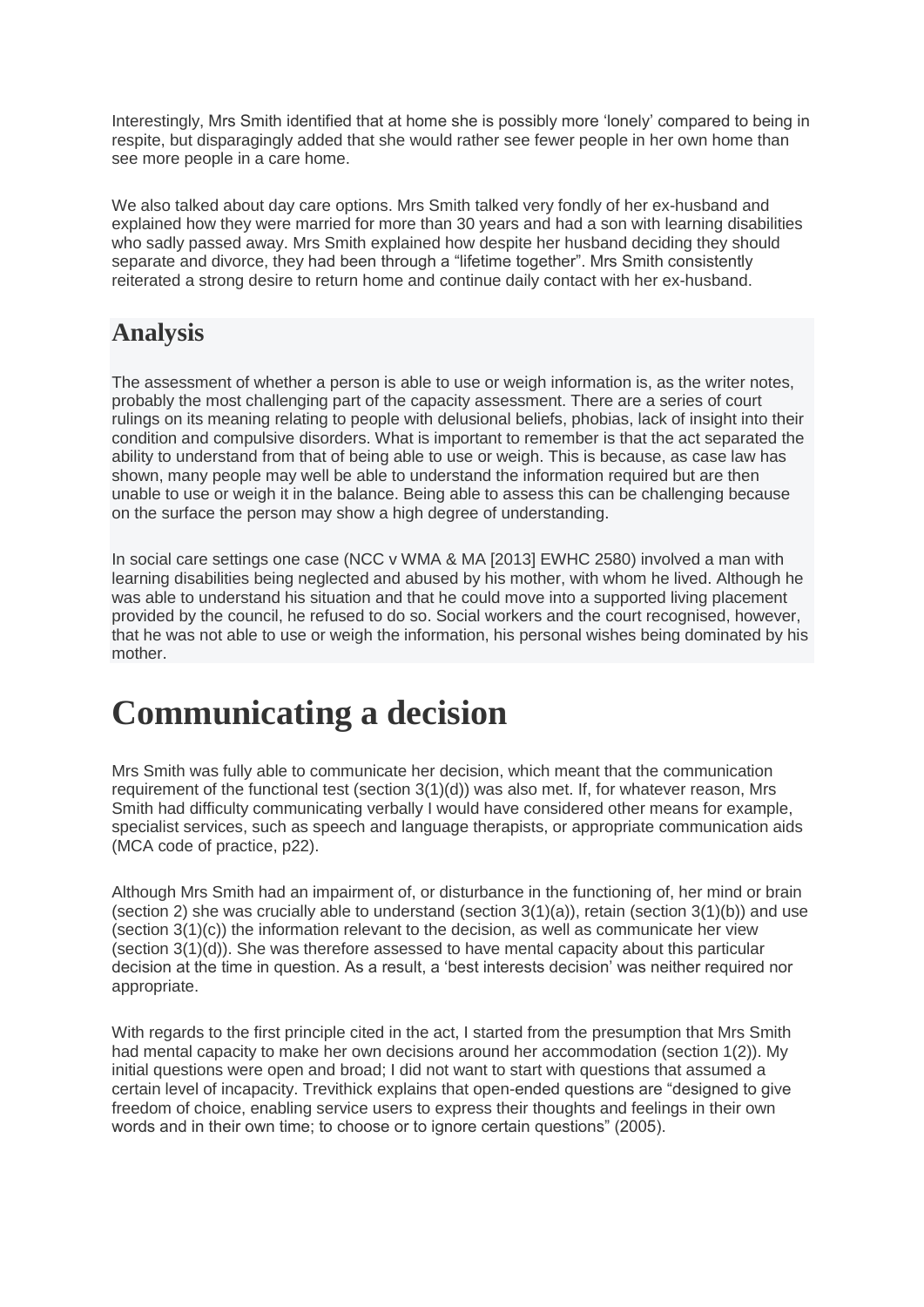I also considered that my assessment should not be based on 'age, appearance, assumptions about their conditions or any aspect of their behaviour' (section 2(3)), which reflects antidiscriminatory practice, a core social work principle, and a registration requirement to treat clients with respect and dignity (HCPC, 2012).

From previous experience there was the potential for tension between professional disciplines in that the occupational therapist could have taken a 'risk averse' position, and been against the decision for Mrs Smith to return home. However, in this particular case the occupational therapist had a good understanding of the Mental Capacity Act and agreed that Mrs Smith understood the risks and consequences. Furthermore, we identified strategies that could help improve the situation at home.

Hypothetically, if there had been any professional disagreement I would have started from the position of explaining the Mental Capacity Act in detail, particularly the right of a person with capacity to do so make unwise decisions (section 1(4) and [code of practice, p50, 4.30\)](https://www.gov.uk/government/uploads/system/uploads/attachment_data/file/224660/Mental_Capacity_Act_code_of_practice.pdf). In my experience many professional disagreements about the MCA originate from misguided intentions to maintain a person's safety at all costs. The [House of Lords Select Committee on the Mental](http://www.parliament.uk/business/committees/committees-a-z/lords-select/mental-capacity-act-2005/)  [Capacity Act](http://www.parliament.uk/business/committees/committees-a-z/lords-select/mental-capacity-act-2005/) recognised this in the summary of its 2014 report, which states: "The prevailing cultures of paternalism (in health) and risk aversion (in social care) have prevented the act from becoming widely known or embedded." Protecting the right of people to refuse care or treatment is also reflected in the HCPC registration standards (HCPC, 2012, p12).

On reflection I believe that this is an area of my practice which has improved over the years. In the past I was predisposed to seeing the safest option as the most appropriate, protection over empowerment, and risk taking evidencing incapacity. However, through my development and understanding of the Mental Capacity Act, this has changed and I now consider that all people have a right to take informed risks.



Photo: Trueffelpix/Fotolia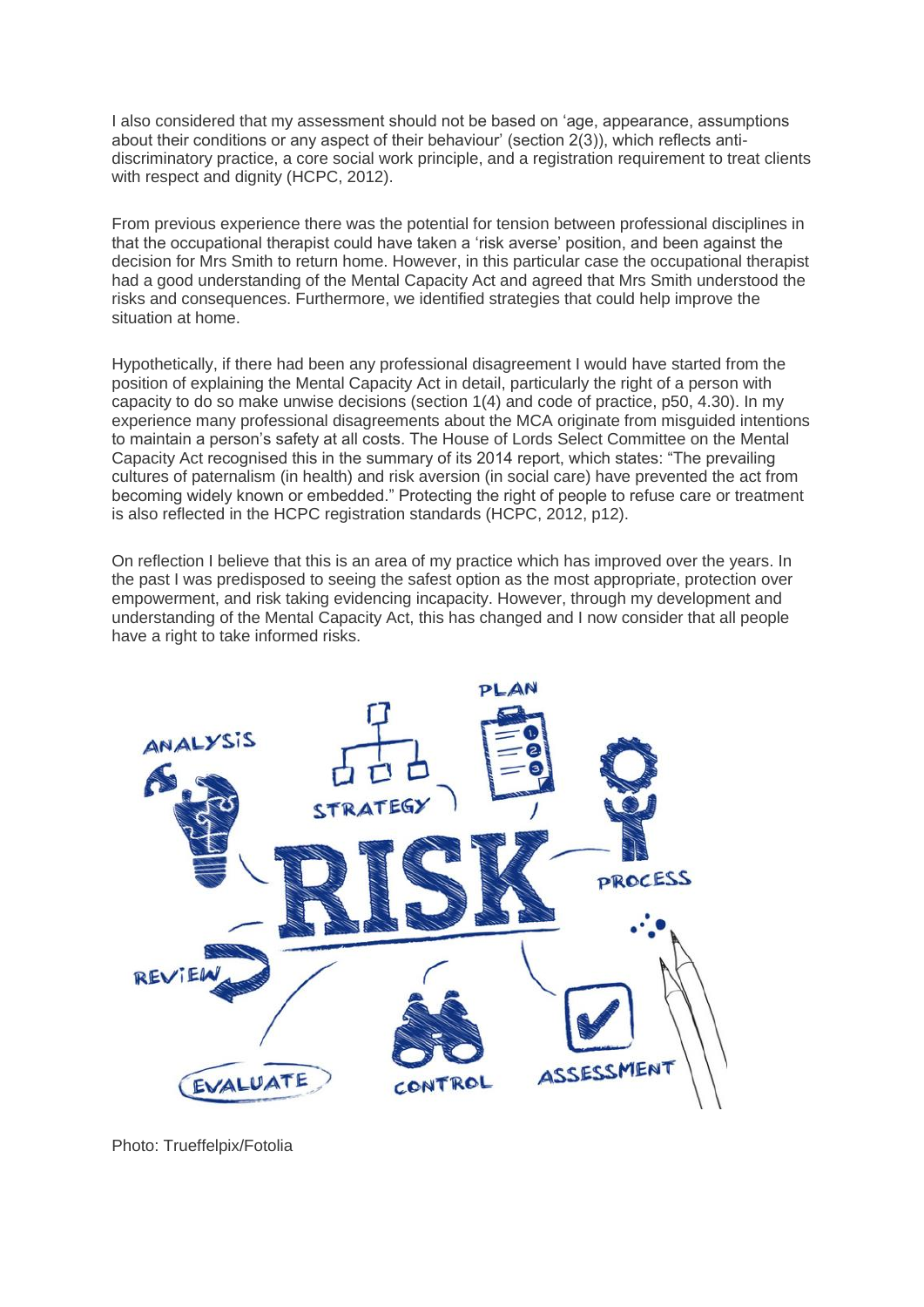My discussions with Mrs Smith benefited from being mindful of non-verbal communication. I found that on a number of occasions she used non-verbal gestures to control the conversation. Knapp (1978) terms this as 'regulation', and as a result I was able to respond to these cues. I believe that this gave Mrs Smith a sense of power and security in the conversation.

In completing my mental capacity assessment I made sure not to conflate two very different issues: the perceived potential risks and the assessment of Mrs Smith's functional ability. The concern is that assessors may be more inclined to determine a lack of capacity in circumstances where the individual's expressed wishes, if allowed, involve high risk. Baroness Hale, quoting the [Law Commission in its 1995 report on mental incapacity \[paragraph 3.4\],](https://www.gov.uk/government/uploads/system/uploads/attachment_data/file/228896/0189.pdf) said in [R v C \[2009\]](http://www.publications.parliament.uk/pa/ld200809/ldjudgmt/jd090730/rvc-1.htm)  UKHL 42 [\[paragraph 13\]](http://www.publications.parliament.uk/pa/ld200809/ldjudgmt/jd090730/rvc-1.htm) that such an 'outcome' approach, which focuses on the final content of the person's decision, "penalises individuality and demands conformity at the expense of personal autonomy".

Hale's perspective protects the third principle of the Mental Capacity Act (section 1(4)), that a person is not to be treated as unable to make a decision merely because he or she makes an unwise one. It can be seen in the judgements of [PC & Anor v City of York Council \[2013\] EWCA](http://www.bailii.org/ew/cases/EWCA/Civ/2013/478.html)  [Civ 478 \[paragraph 53\]](http://www.bailii.org/ew/cases/EWCA/Civ/2013/478.html) and [Ms B v An NHS Hospital Trust \[2002\] EWHC 429 \(Fam\) \[paragraph](http://www.bailii.org/ew/cases/EWHC/Fam/2002/429.html)  [100\].](http://www.bailii.org/ew/cases/EWHC/Fam/2002/429.html)

The case of [PC & Anor v City of York Council \[2013\] EWCA Civ 478 \[paragraph 58\]](http://www.bailii.org/ew/cases/EWCA/Civ/2013/478.html) was also helpful in reminding me that it is vital for assessors to determine that the inability to make a particular decision arises from the impairment of, or a disturbance in the functioning of, the brain or mind. In doing so I gave due regard to other factors that might influence the decision, such as the emotional and relational context.

The fact that Mrs Smith might have an overwhelming reluctance to accept, for emotional reasons, that her ex-husband may pose future risks does not, in itself, support a finding that any inability arises because of her impairment. On the contrary, Mrs Smith was able to recall and refer to the concerns identified but rejected the seriousness of them throughout the conversation, preferring to focus on the positive aspects of his contact.

#### **Analysis**

In the case of [Heart of England NHS Foundation Trust v JB \[2014\] EWHC 342,](http://www.bailii.org/ew/cases/EWHC/COP/2014/342.html) which concerned whether a woman with mental health problems had capacity to make a decision about the amputation of her leg, the judge noted at paragraph 39: "Her tendency at times to be uncommunicative or avoidant and to minimise the risks of inaction are understandable human ways of dealing with her predicament and do not amount to incapacity." In the case of Mrs Smith, minimising the risk posed by her ex-husband could be seen as an understandable human reaction. What would be problematic, in relation to the 'use or weigh information' part of the assessment of capacity, would have been if she completely denied the risks of returning home to be supported by her ex-husband.

# **Influencing factors**

In this regard I consider that mental capacity is a complex area. People do not make decisions in a functional ability vacuum; they make them within their own, often complex circumstances. It is important for an assessor to be aware of and understand the factors that influence a person's decision-making ability, in addition to any particular impairment, so that they can be distinguished from each other.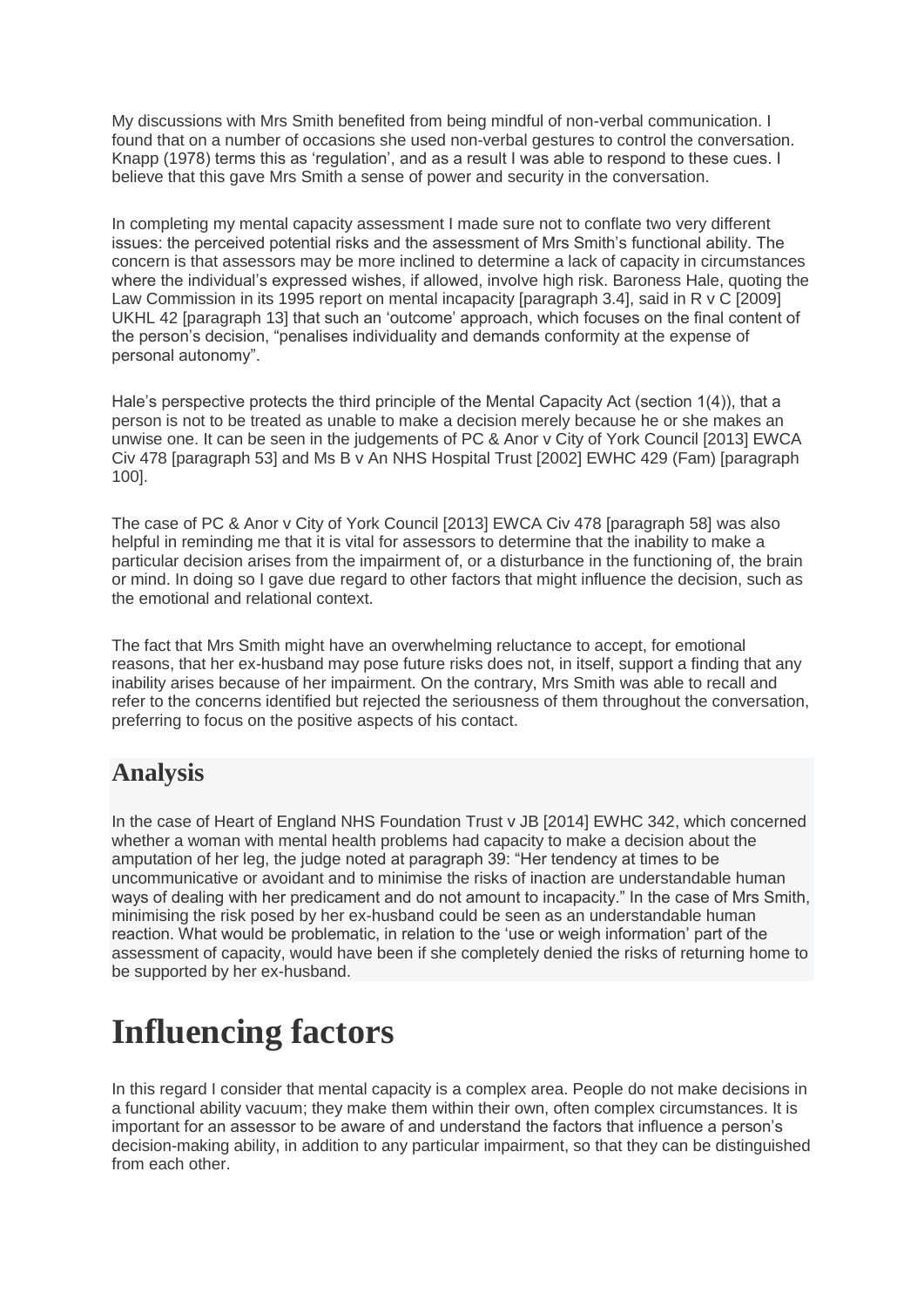With regards to Mrs Smith, two examples of such influences might be loneliness and emotional/relational ties with her ex-husband. I would suggest that a sociological perspective can assist in understanding the wider influences on a person and their decisions. Wright Mills states in his book *The Sociological Imagination*:

"The individual can understand his own experience and gauge his own fate only by locating himself within his period, that he can know his own chances in life only by becoming aware of those of all individuals in his circumstances." (p5)

Wright Mills makes distinctions between 'personal troubles' and 'public issues', explaining that we are required often to look beyond what might be considered as our own 'personal troubles' and consider what 'public issues' lay beneath (p9). This is because he considered that 'public issues' cannot be addressed by the individual and require structural changes in society.

On reflection Mrs Smith might consider 'loneliness' and being a divorcee as a personal trouble. However, when examined from a historical and societal perspective, there are indications that these matters are 'public issues' and so require structural changes in society to address them fully. For example, in a report from the Office of National Statistics (ONS), 46% of those aged 80+ reported being lonely often or some of the time. Furthermore, there is a strong association between reported feelings of loneliness and reported limitations in performing daily activities (ONS, 2013a). Another ONS study revealed that a 73% increase in divorce rates for men aged over 60 from 1991 to 2011 was in contrast to a drop in divorce rates for people under 60 (ONS, 2013b).

Since Mrs Smith was assessed as having mental capacity to make decisions about her accommodation, the social worker supported her in returning home and arranged for appropriate care, support and monitoring. For the purpose of demonstrating 'understanding' I would, however, like to examine hypothetically what actions I might have taken if the circumstances had been different.

If Mrs Smith had failed one or all of the functional elements of the mental capacity assessment, it would have been necessary for a best interests evaluation to have been carried out before making a final decision on how to proceed. In such circumstances I would have been required to ensure, or reasonably believe, that any decision made was in her best interests (section 1(5)) and was the least restrictive option (section 1(6)). I would have also referred to the best interests checklist (section 4) examined in chapter 5 of the MCA code of practice.

Although Mrs Smith was not 'unbefriended', there were safeguarding concerns, so it may have been appropriate for an independent mental capacity advocate (IMCA) to be involved before any best interests decision was made [\(DCA, 2007, chapter 10\)](https://www.gov.uk/government/uploads/system/uploads/attachment_data/file/224660/Mental_Capacity_Act_code_of_practice.pdf). Local authorities or NHS bodies have the power to appoint an IMCA for a person in safeguarding cases when certain conditions are met, as set out in [regulation 4 of the Mental Capacity Act 2005 \(Independent Mental Capacity](http://adults.ccinform.co.uk/legislation/mental-capacity-act-2005-independent-mental-capacity-advocates-expansion-role-regulations-2006-si-20062883-amended/)  [Advocates\) \(Expansion of Role\) Regulations 2006](http://adults.ccinform.co.uk/legislation/mental-capacity-act-2005-independent-mental-capacity-advocates-expansion-role-regulations-2006-si-20062883-amended/) for England and [regulation 9 of the Mental](http://adults.ccinform.co.uk/legislation/mental-capacity-act-2005-independent-mental-capacity-advocates-wales-regulations-2007-si-2007852-amended/)  [Capacity Act 2005 \(Independent Mental Capacity Advocates\) \(Wales\) Regulations 2007.](http://adults.ccinform.co.uk/legislation/mental-capacity-act-2005-independent-mental-capacity-advocates-wales-regulations-2007-si-2007852-amended/) The power applies when the authority proposes to take, or has taken, protective measures in relation to a person who lacks capacity to consent to any one of the measures, following allegations of abuse or neglect against or by the person and in accordance with safeguarding procedures. It applies even where the person is 'befriended' – that is to say where they have a person available to support or represent them, such as a family member [\(DCA, 2007, p198\)](https://www.gov.uk/government/uploads/system/uploads/attachment_data/file/224660/Mental_Capacity_Act_code_of_practice.pdf).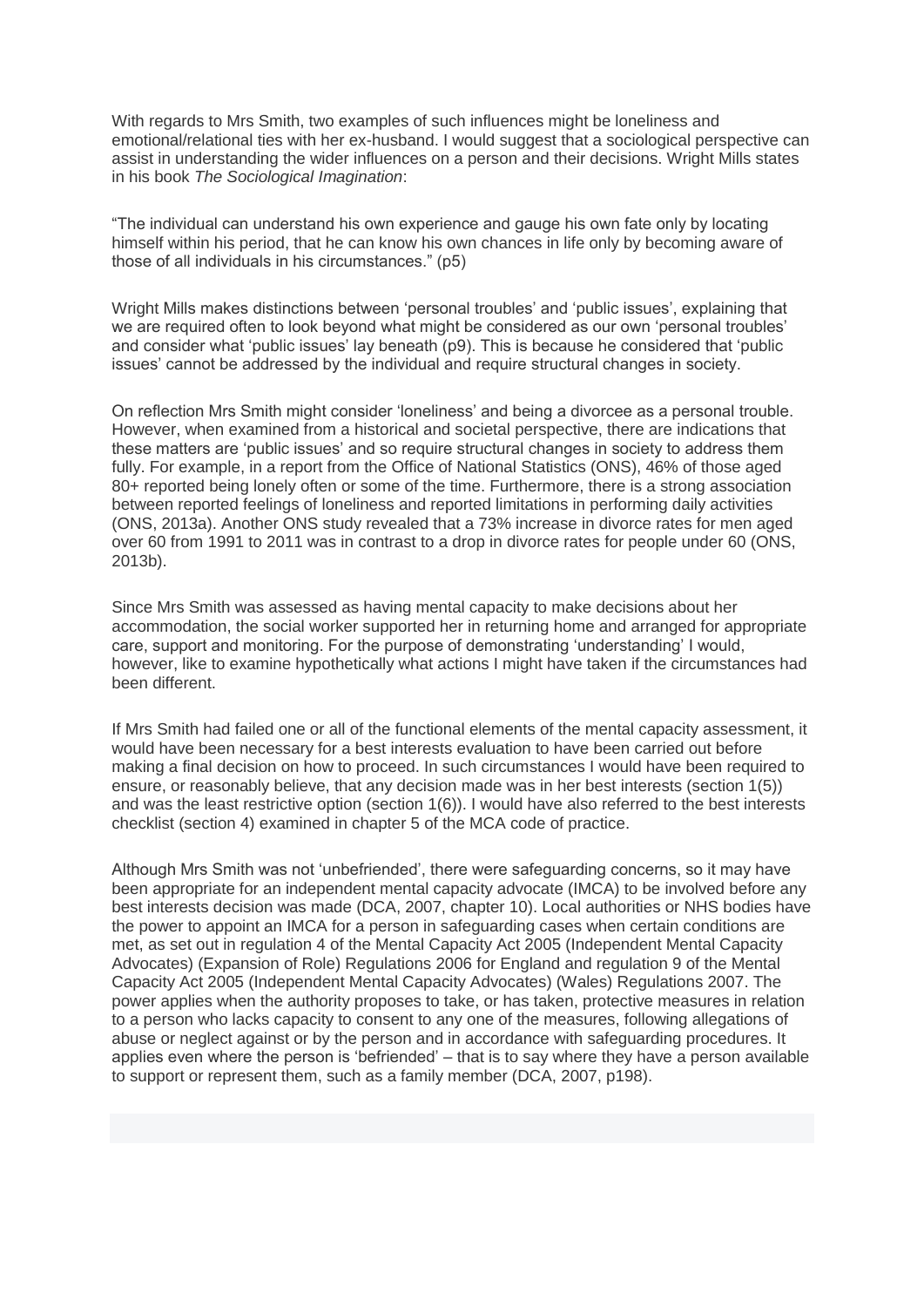#### **Analysis**

The government has voiced concern about independent mental capacity advocates' (IMCA) referral rates generally and specifically for safeguarding cases. "There continue to be wide disparities in the rate of IMCA instructions across different local areas which cannot wholly be explained by population differences. It is likely that in some areas the duties under the MCA are still not well embedded."

And: "…fewer than 1% of people who were referred to local authorities for safeguarding assistance received the help of an IMCA. This proportion is decreasing as safeguarding numbers increase and IMCA supported safeguarding decreases".

(Department of Health, *[The Sixth Year of the Independent Mental Capacity Advocacy \(IMCA\)](https://www.gov.uk/government/uploads/system/uploads/attachment_data/file/280884/The_Sixth_Year_of_the_Independent_Mental_Capacity_Advocacy_v6.pdf)  [Service, 2013/2013](https://www.gov.uk/government/uploads/system/uploads/attachment_data/file/280884/The_Sixth_Year_of_the_Independent_Mental_Capacity_Advocacy_v6.pdf)*

## **Restriction versus deprivation**

By following the MCA, as outlined above, I would have received protection from liability under [section 5 o](http://adults.ccinform.co.uk/legislation/mental-capacity-act-2005/section-5-acts-connection-care-treatment/)f the act [\(chapter 6, code of practice\)](https://www.gov.uk/government/uploads/system/uploads/attachment_data/file/224660/Mental_Capacity_Act_code_of_practice.pdf). Section 5 states that a person ("D") is protected from reliability in relation to any act done in relation to another person's ("P") care or treatment if:

- Before doing the act, D takes reasonable steps to establish whether P lacks capacity in relation to the matter; and
- When doing the act, D reasonably believes that D lacks capacity in relation to the matter and that it will be in P's best interests for the act to be done.

If, however, the best interest decision resulted in Mrs Smith's restraint, the restrictions would have been additionally required to be a) necessary to prevent harm, and b) a proportionate response to the likelihood and seriousness of that harm [\(section 6\(1\)-\(4\)\)](http://adults.ccinform.co.uk/legislation/mental-capacity-act-2005/section-6-section-5-acts-limitations/) for the decision maker to be protected from liability.

Section 4A contains a general prohibition on using the act to deprive a person of their liberty. That is disapplied in certain cases, one of which is where the deprivation is authorised under the Dols provisions. Section 4A was added by the Mental Health Act 2007 as part of the Dols legislative project. At the same time, section 6(5) of the act was repealed (that provision having stated that the act's provisions authorising restraint did not permit deprivation of liberty).



Until recently it had proved difficult to define what constituted the difference between restriction and deprivation of liberty. Nevertheless, it was accepted that they are both on the same continuum and the difference is about "degree or intensity and not one of nature or substance"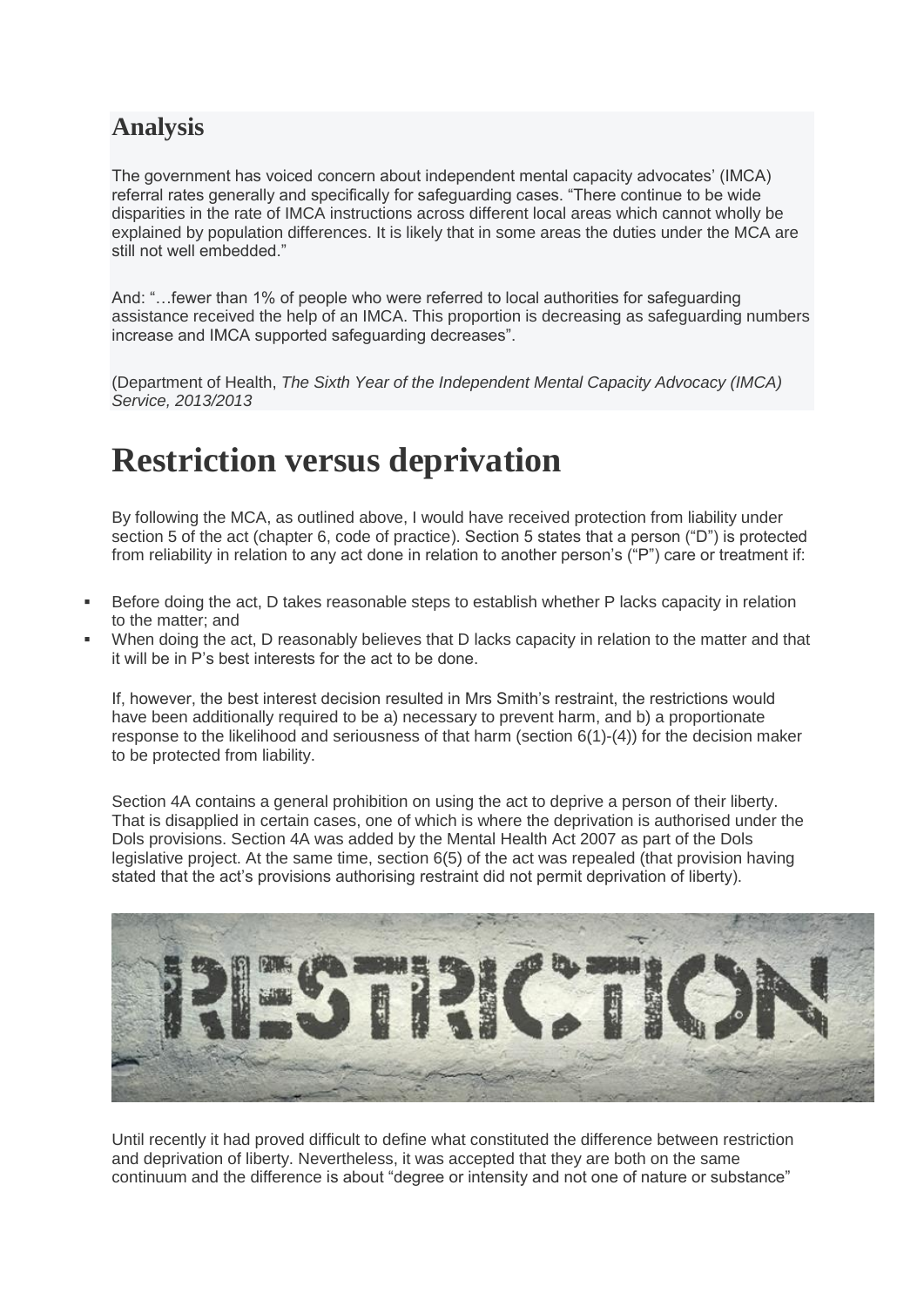[\(HL v the United Kingdom \[paragraph 58\],](http://hudoc.echr.coe.int/sites/eng/pages/search.aspx?i=001-66757#%7B%22itemid%22:[%22001-66757%22]%7D) and [Dols code of practice,](http://webarchive.nationalarchives.gov.uk/20130107105354/http:/www.dh.gov.uk/prod_consum_dh/groups/dh_digitalassets/@dh/@en/documents/digitalasset/dh_087309.pdf) chapter 2). Furthermore, the 'type, duration, effects and manner of implementation of the measure in question' was also considered relevant. There was no simple definition, only a growing number of case law judgements that identified *factors* that might be relevant.

Justice Munby in [JE v DE and Surrey County Council \(2006\) EWHC 3459 \(Fam\)](http://www.bailii.org/ew/cases/EWHC/Fam/2006/3459.html) considered previous case law, including [Storck v Germany \(2005\),](http://www.bailii.org/eu/cases/ECHR/2005/406.html) and put forward that a deprivation of liberty consists of three elements:

(a) An objective element of a person's confinement in a particular restricted space for a not negligible length of time (Storck v Germany (2005) at paragraph 74).

(b) A subjective element, namely that the person has not validly consented to the confinement in question (Storck v Germany (2005) at paragraph 74).

(c) The deprivation of liberty must be imputable to the state (Storck v Germany (2005) at paragraph 89).

#### **Analysis**

I would note that the European court established these three elements and Munby was just reiterating them within a British judgment.

On 19 March 2014 the Supreme Court handed down a landmark judgment on *[P v Cheshire West](http://adults.ccinform.co.uk/case-law/cheshire-west-case-p-v-cheshire-west-chester-council-p-q-v-surrey-county-council/)  and Chester Council* and *[P and Q v Surrey County Council.](http://adults.ccinform.co.uk/case-law/cheshire-west-case-p-v-cheshire-west-chester-council-p-q-v-surrey-county-council/)* This judgment overturned previous rulings and concluded that all three individuals concerned were indeed deprived of their liberty under article 5 of the European Convention on Human Rights.

With this judgment Lady Hale affirmed that the relevant person's compliance or lack of objection, the relative normality of the placement and the purpose behind it are all irrelevant to what constitutes a deprivation of liberty [paragraphs 50, 87].

The judgement provided an objective 'acid test' for determining if a person's circumstances amounted to deprivation of liberty:

"The person is under continuous supervision and control and is not free to leave, and the person lacks capacity to consent to these arrangements." [paragraph 49].

In her judgment Lady Hale explained that the starting point "should be the same as that for everyone else…What it means to be deprived of liberty must be the same for everyone, whether or not they have physical or mental disabilities…" [paragraph 46]

In order to apply the deprivation of liberty safeguards to this practice analysis please consider, once again, the hypothetical scenario where Mrs Smith was assessed as lacking mental capacity to decide on her accommodation. Let us also imagine that a best interests decision was made complying with the best interest checklist (section 4 of the act) to accommodate her in a residential care home: what would be the Deprivation of Liberty Safeguards process and would the arrangements require authorisation?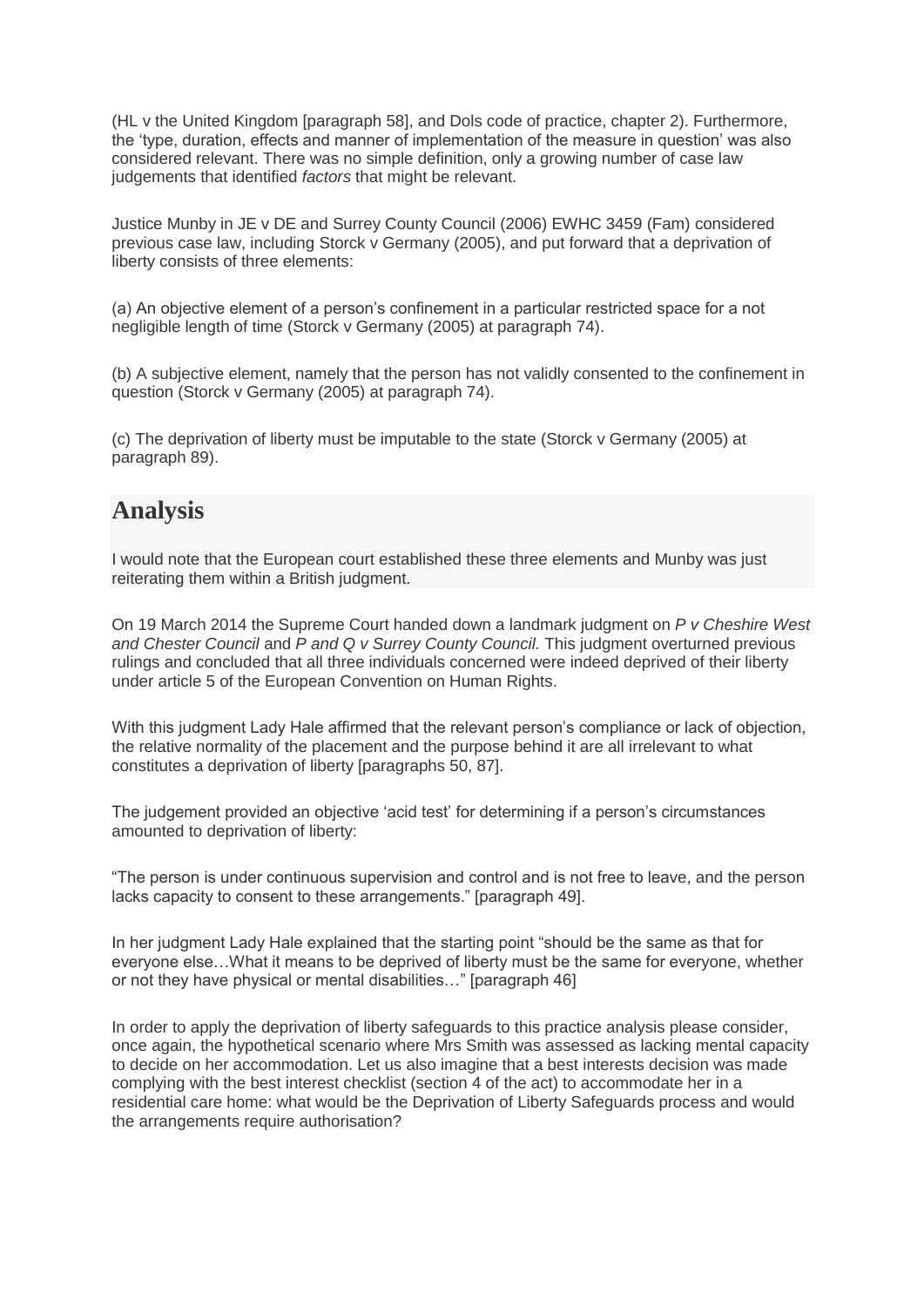#### **Analysis**

The ruling by the Supreme Court effectively means that if a person is assessed as lacking capacity to be placed into a 24-hour staffed care setting then there is a real possibility they could be deprived of their liberty. This is because if a person does lack capacity to be resident for care or treatment, the care provider will often need certain restrictions in place to keep them safe, such as ensuring a person is escorted when outside. Whether the person has ever tried to go out alone or shown any indication they want to go out alone is not relevant. The Supreme Court ruling means that potentially only a few restrictions are needed to breach the threshold of being deprived of liberty in a care setting.

### **Authorisations**

Chapter 3 of the [Dols code of practice](http://webarchive.nationalarchives.gov.uk/20130107105354/http:/www.dh.gov.uk/prod_consum_dh/groups/dh_digitalassets/@dh/@en/documents/digitalasset/dh_087309.pdf) (Ministry of Justice, 2009, p28-38) describes how and when a deprivation of liberty authorisation should be applied. The care home's registered person or organisation (managing authority) is responsible for applying for a standard authorisation and granting itself an 'urgent' authorisation if required. Following application for a standard authorisation, or the granting of an urgent authorisation, the local authority (supervisory body for care homes) would need to consider the request, arrange the required six assessments and, if all requirements are met, grant an authorisation. The supervisory body would also set appropriate conditions and timeframe for the authorisation to a maximum of 12 months (but a longer period than that recommended by the best interests assessor cannot be set: schedule A1.51.2, Mental Capacity Act 2005).

#### **Analysis**

The positive duty under the Human Rights Act 1998 to protect people from unlawful deprivation of liberty means that local authority staff need to be proactive when placing people who lack capacity to consent into 24-hour staffed care settings. If a local authority is placing a person then the social care practitioner involved does not need to postpone planning for a possible deprivation of liberty until the managing authority of the care home has submitted a Dols request form. In the recent case of [AJ v A local authority \[2015\] EWCOP 5,](http://adults.ccinform.co.uk/case-law/aj-litigation-friend-official-solicitor-local-authority-2015-ewcop-5/) the judge stated that in the majority of cases a standard Dols authorisation should be in place even before a person moves into a residential care setting where a local authority had reason to believe a deprivation of liberty would arise.

The court did not in express terms rule that a local authority (as supervisory body) could act on a social care practitioner's request for a Dols authorisation and begin the formal process of a statutory Dols assessment without a managing authority's request having been made.

In fact, schedule A1.22 to the MCA expressly prohibits a supervisory body from giving a standard authorisation unless the managing authority of a care home makes a request for one (with one limited exception which would not have applied in the present scenario). But the court did criticise the local authority for not 'initiating the authorisation process' which makes the decision not altogether clear on this point.

Unfortunately, it seems that schedule A1.22 was not drawn to the court's attention. But what is clear is that a local authority, as placing authority, must ensure that a care home seeks a Dols authorisation where there is a real possibility of the adult being deprived of liberty at the home. This needs to be built into placement planning.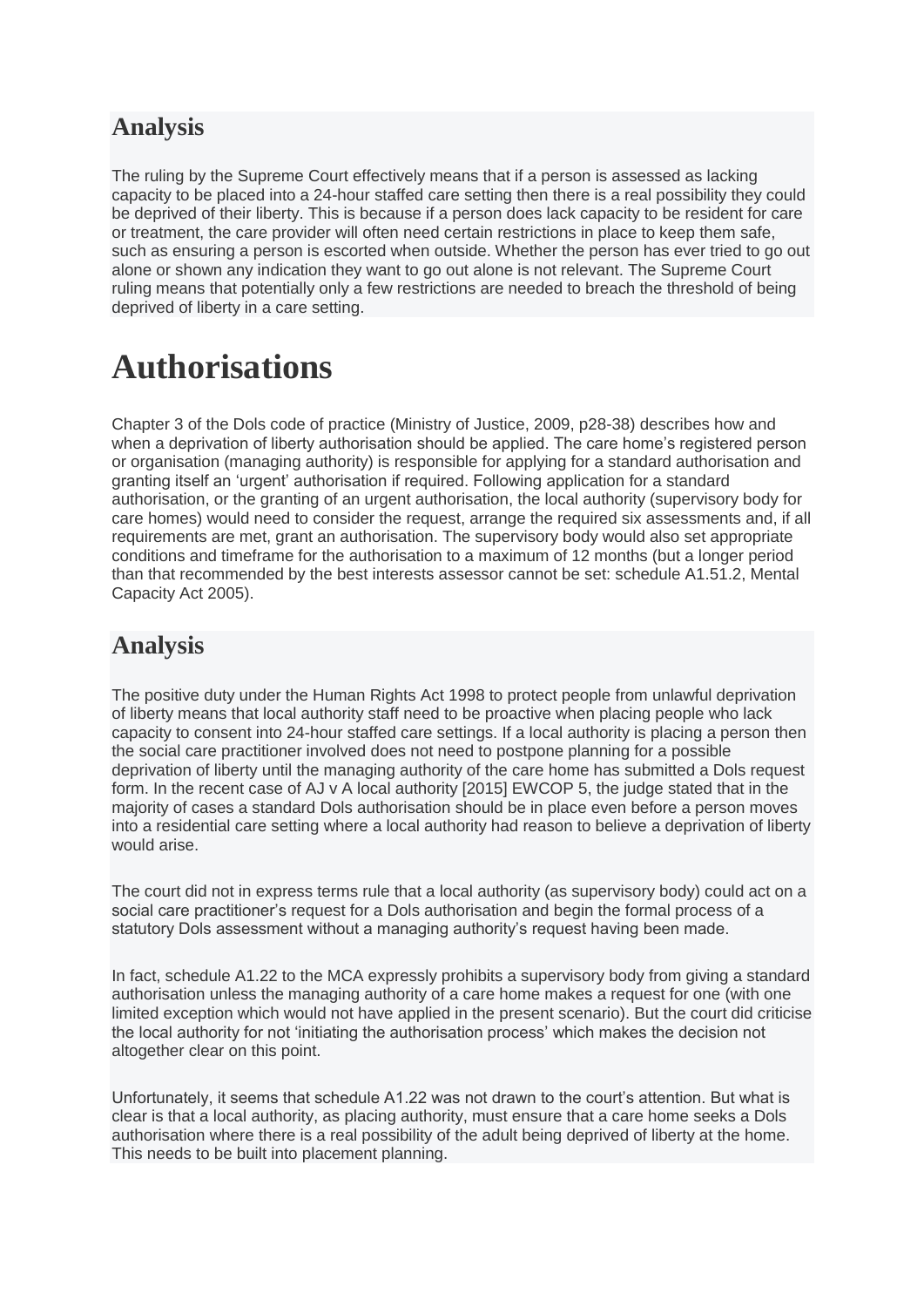The Local Government Ombudsman has also expressed the view that a positive duty arises by virtue of section [25\(7\) of the Local Government Act 1974,](http://www.legislation.gov.uk/ukpga/2007/28/section/172/prospective#section-172-7) where a council exercises functions by means of an arrangement with a third party including an independent care home. This would be the case where the council has arranged for a person to receive care in the home. The wording of the 1974 act means that in such cases any action taken by a care home is considered to be taken on behalf of the council. Therefore, as in [this case of an investigation into a c](http://www.lgo.org.uk/downloads/CO%20Adult%20social%20care/2014-2015/2111-13-016-935-Cambridgeshire-CC-20.1.2015.pdf)omplaint against Cambridgeshire County Council, it was not reasonable for the council to blame the care home for not completing a Dols request form*.* The council placed the person in a care home in a situation where it was reasonable to know there would be a deprivation of liberty, so the council should have informed the supervisory body that they thought an authorisation was required.

In this hypothetical scenario Mrs Smith would have been assessed as meeting the mental capacity assessment element of Dols [\(Dols code of practice,](http://webarchive.nationalarchives.gov.uk/20130107105354/http:/www.dh.gov.uk/prod_consum_dh/groups/dh_digitalassets/@dh/@en/documents/digitalasset/dh_087309.pdf) paragraphs 4.29-4.32). I suggest that she would also meet the following assessments:

- Age assessment: since her age is well in excess of 18 [\(Dols code of practice,](http://webarchive.nationalarchives.gov.uk/20130107105354/http:/www.dh.gov.uk/prod_consum_dh/groups/dh_digitalassets/@dh/@en/documents/digitalasset/dh_087309.pdf) paragraphs 4.23 and 4.24).
- No refusals assessment: since there was no advanced decision, lasting power of attorney or court-appointed deputy [\(Dols code of practice,](http://webarchive.nationalarchives.gov.uk/20130107105354/http:/www.dh.gov.uk/prod_consum_dh/groups/dh_digitalassets/@dh/@en/documents/digitalasset/dh_087309.pdf) paragraphs 4.25 to 4.28).
- Mental health assessment: since she had an established diagnosis of dementia [\(Dols code of](http://webarchive.nationalarchives.gov.uk/20130107105354/http:/www.dh.gov.uk/prod_consum_dh/groups/dh_digitalassets/@dh/@en/documents/digitalasset/dh_087309.pdf)  [practice,](http://webarchive.nationalarchives.gov.uk/20130107105354/http:/www.dh.gov.uk/prod_consum_dh/groups/dh_digitalassets/@dh/@en/documents/digitalasset/dh_087309.pdf) paragraphs 4.33 to 4.39).
- Eligibility assessment: since her necessity to be accommodated was not within the scope of the Mental Health Act 1983 [\(Dols code of practice,](http://webarchive.nationalarchives.gov.uk/20130107105354/http:/www.dh.gov.uk/prod_consum_dh/groups/dh_digitalassets/@dh/@en/documents/digitalasset/dh_087309.pdf) paragraphs 4.40 to 4.57).

However, after reflection, the best interests assessment might have proved more challenging. Establishing that the care arrangements amounted to a deprivation of liberty, using the case law previously referred to, would be relatively easy. And yet it might have proved much more difficult to justify placing Mrs Smith in a care home using the general welfare assessment and balance sheet approach as advocated for in case law such as [Re A \(medical treatment: male sterilisation\)](http://www.cirp.org/library/legal/Re_A2000/)  [\[2000\] 1 FCR 193.](http://www.cirp.org/library/legal/Re_A2000/)

The best interests assessor would have to be satisfied, on the balance of probabilities, that a move to a care home was necessary, proportionate to the risks and in her best interests. In this regard, the best interests determination should include emotional and other welfare matters [\(Re](http://www.cirp.org/library/legal/Re_A2000/)  [A \[medical treatment: male sterilisation\] \[2000\] 1 FCR 193\)](http://www.cirp.org/library/legal/Re_A2000/), the importance of relationships and belonging [\(FP v GM and A Health Board \[2011\] EWHC 2778](http://www.mentalhealthlaw.co.uk/Re_GM;_FP_v_GM_and_A_Health_Board_%282011%29_EWHC_2778_%28COP%29) [paragraph 21]) and Mrs Smith's 'happiness' (Re [MM \(an adult\) \[2007\] EWHC 2003 \(Fam\)\)](http://www.bailii.org/ew/cases/EWHC/Fam/2007/2003.html).

I would suggest that this broad welfare assessment of 'best interests' would inevitably take account of Mrs Smith's high levels of opposition and objection, which might indicate the potential for significant distress and unhappiness, and therefore could potentially sway a best interests decision away from the residential care home option. The 'strength and consistency of the views being expressed' would be a significant factor in the best interests decision (Re [M; ITW v Z](http://www.bailii.org/ew/cases/EWHC/Fam/2009/2525.html)  [\(2009\) EWHC 2525 \(Fam\)](http://www.bailii.org/ew/cases/EWHC/Fam/2009/2525.html) [paragraph 35]).

It is also noteworthy that if the best interests assessor had no independent person 'appropriate to consult', the supervisory body would be required to arrange an independent mental capacity advocate [\(section 39a](http://adults.ccinform.co.uk/legislation/mental-capacity-act-2005/section-39a-person-becomes-subject-schedule-a1/) of the MCA). A part of their role would be to ascertain Mrs Smith's wishes and feelings and the beliefs and values that would likely influence her if she had mental capacity [\(section 36\(2\)\(c\)\)](http://adults.ccinform.co.uk/legislation/mental-capacity-act-2005/section-36-functions-independent-mental-capacity-advocates/).

The broad general welfare assessment approach to best interests decisions, as well as the use of advocacy, is of extreme importance to my practice. I strongly support the individual being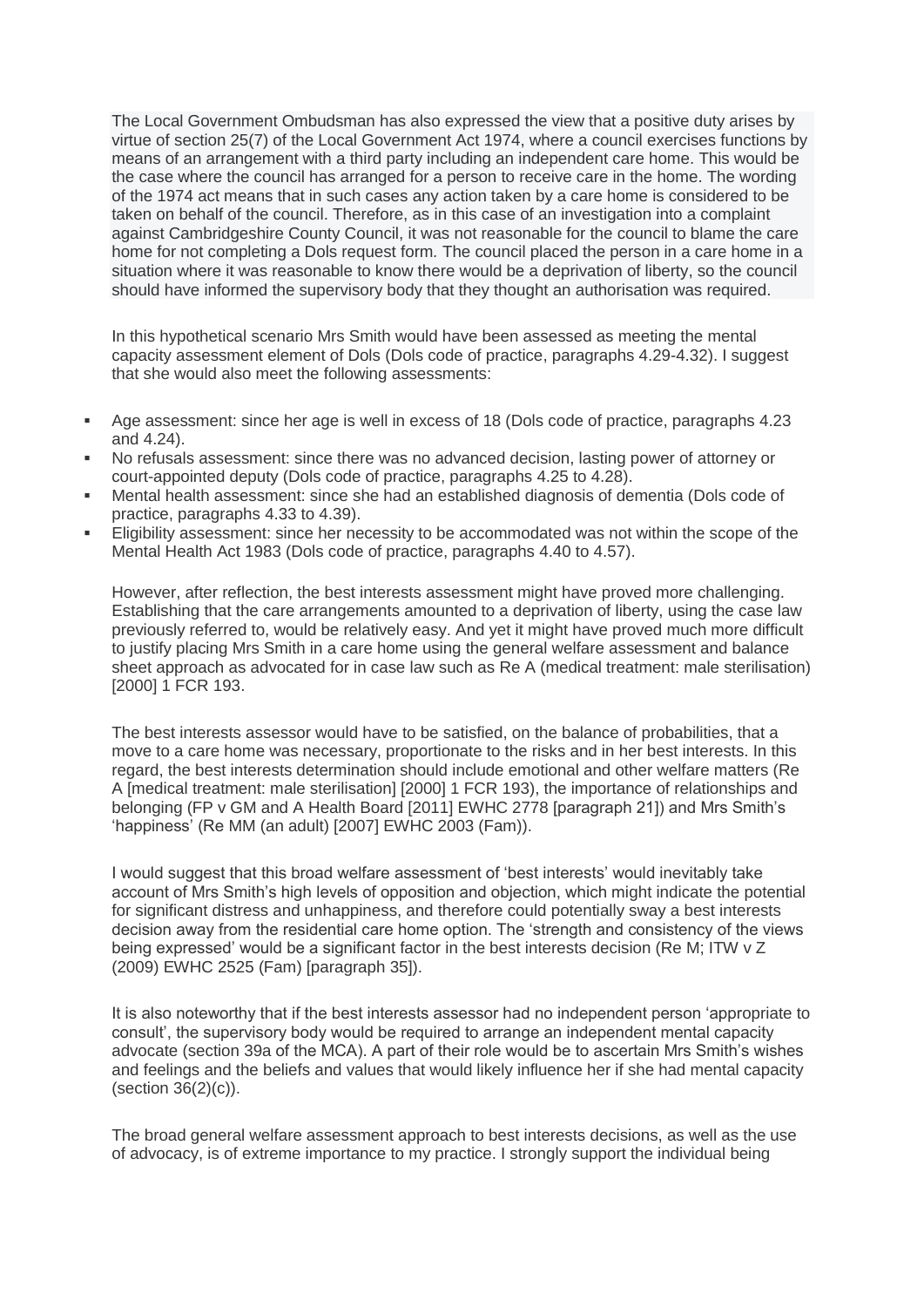central to any best interests decision-making process. Personal safety is only one facet of living; a life without achievable autonomy, happiness or familial relationships is arguably no life at all.

## **The legal analysis**

#### **by Jess Flanagan, associate, Clarke Willmott**

My day-to-day work is occupied with applications to the Court of Protection made on behalf of people deprived of their liberty pursuant to [section 21a](http://adults.ccinform.co.uk/legislation/mental-capacity-act-2005/section-21a-powers-court-relation-schedule-a1/) of the Mental Capacity Act 2005, in order to challenge one or more of the qualifying requirements of the standard authorisation, or the purpose for which it is given. I frequently represent individuals, either by being provided with instructions from the Official Solicitor, independent mental capacity advocates (IMCAs) or paid representatives as litigation friends.

In considering the case study of Mrs Smith, I naturally consider how the case would be treated should it reach court. I am writing at a time when applications to challenge authorisations are increasing, following the sheer weight of individuals who are now subject to the framework (post Cheshire West) and the case of [AJ v A Local Authority \[2015\] EWCOP 5](http://adults.ccinform.co.uk/case-law/aj-litigation-friend-official-solicitor-local-authority-2015-ewcop-5/) (which reminded us that if someone is objecting to being deprived of their liberty in word or by behaviour, then a timely application should be made to the court, and if no one else will, the local authority must). So I am going to use this opportunity to comment on best practice, and how good assessments from the outset will ensure that the right decision is made, and the need for court time in many cases can be reduced significantly.

#### **Capacity: complying with the law**

The level of detail in the information provided to Mrs Smith, the time taken with her and the work done to ensure her capacity was assessed in an environment that she was comfortable in, leads me to suggest that this is a very good example of precisely how capacity should be assessed. In this case, it is apparent that the professionals involved had a very good understanding of the Mental Capacity Act and how to apply it correctly. Sadly, this is not always the case.

It is not likely to be a coincidence that Mrs Smith was assessed as having capacity to make a decision about where she should live and receive care following such a detailed and sympathetic assessment. I see so many capacity assessments which justify a deprivation of liberty, but which on detailed reassessment – usually carried out following a challenge to the court – finds that the individual does after all have capacity to make relevant decisions. A lot of time, frustration, worry and distress (on behalf of the individual and their families), money and energy could be saved if the assessments were carried out correctly to begin with.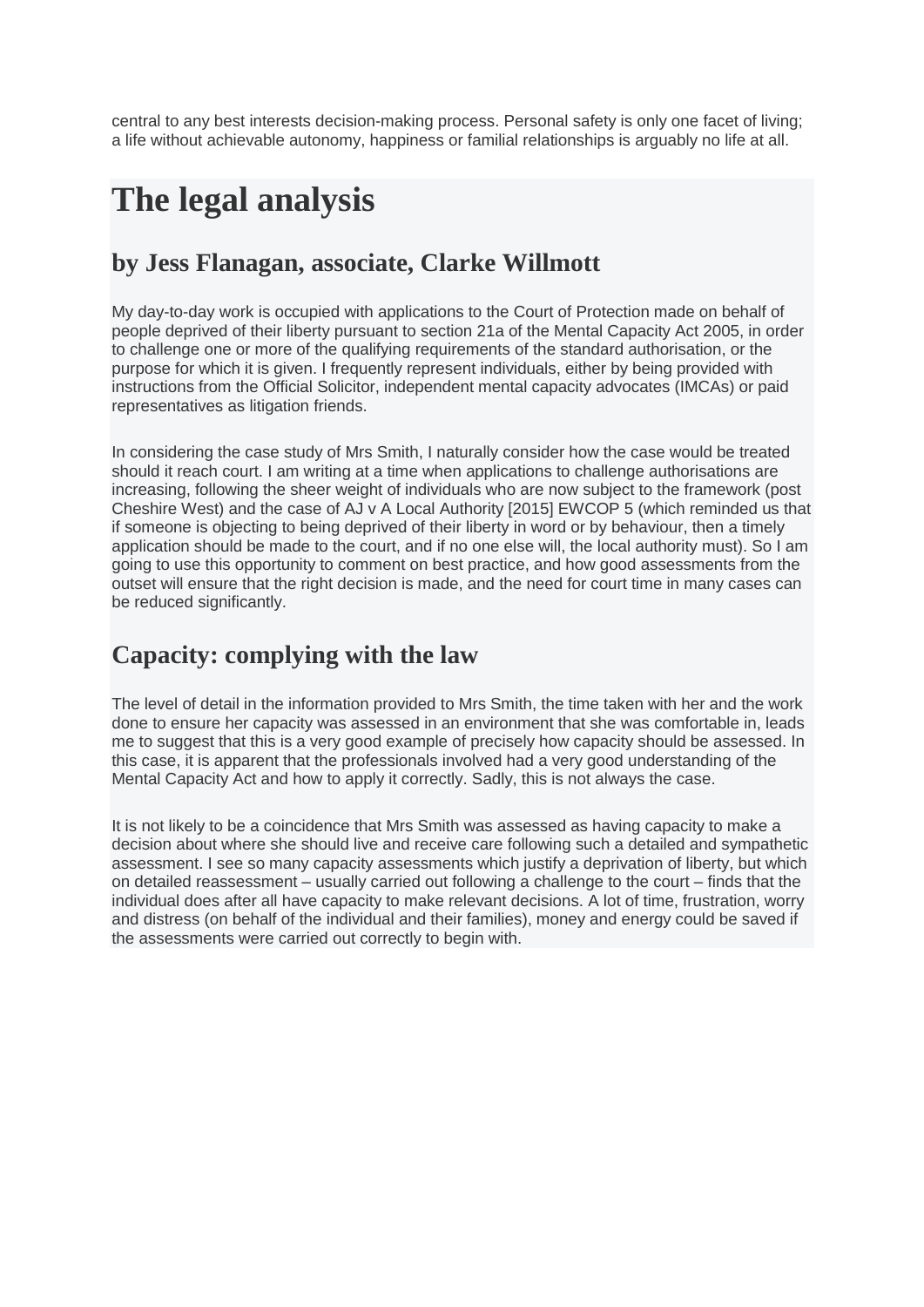

Photo: momius/Fotolia

When considering assessments, I am always looking to see whether the guidance of Mr Justice Baker, in the case of [CC v KK and STCC \[2012\] EWCOP 2136,](http://www.bailii.org/ew/cases/EWHC/COP/2012/2136.html) is followed, and it appears to me that this assessment has done just that:

"The person under evaluation must be presented with detailed options so that their capacity to weigh up those options can be fairly assessed." (paragraph 68)

It is encouraging to see that before Mrs Smith's capacity was assessed, a care needs assessment had been carried out, options for meeting those needs had been considered and risk assessed, and the professional opinion shared with Mrs Smith, with demonstrations where necessary. This meant that Mrs Smith had all the relevant information required to make a decision about how she would like her assessed needs to be met. I would hope she would have also had the opportunity at some point to comment on whether she agreed with that assessment.

It is also important not to conflate best interests with assessment of capacity. We frequently see assessments that use the outcome approach, focusing on the final content of an individual's decision to assess capacity, to protect someone from making what some perceive to be an unwise decision. This often leads to the wrong conclusion being drawn in respect of capacity, only to be reversed on detailed reassessment. Mr Justice Baker's guidance in [CC v KK and](http://www.bailii.org/ew/cases/EWHC/COP/2012/2136.html)  [STCC \[2012\] EWCOP 2136](http://www.bailii.org/ew/cases/EWHC/COP/2012/2136.html) at paragraph 65 is pertinent (and something that I know was at the forefront of this assessor's mind):

"There is, I perceive, a danger that professionals, including judges, may objectively conflate a capacity assessment with a best interests analysis and conclude that the person under review should attach greater weight to the physical security and comfort of a residential home and less importance to the emotional security and comfort that the person derives from being in their own home. I remind myself again of the danger of the 'protection imperative' identified by Mr Justice Ryder in [Oldham MBC v GW and PW](http://www.familylawweek.co.uk/site.aspx?i=ed703) (supra). These considerations underpin the cardinal rule, enshrined in statute, that a person is not to be treated as unable to make a decision merely because she makes what is perceived as being an unwise one."

It is encouraging to see such a thorough and detailed assessment of capacity. This should be the norm but sadly it isn't. It highlights that time must be taken in assessing capacity for such fundamental decisions, and time is not something that busy professionals will always have, especially when the vulnerable adult is at risk of harm and a balance needs to be struck against working out someone's capacity and keeping them safe.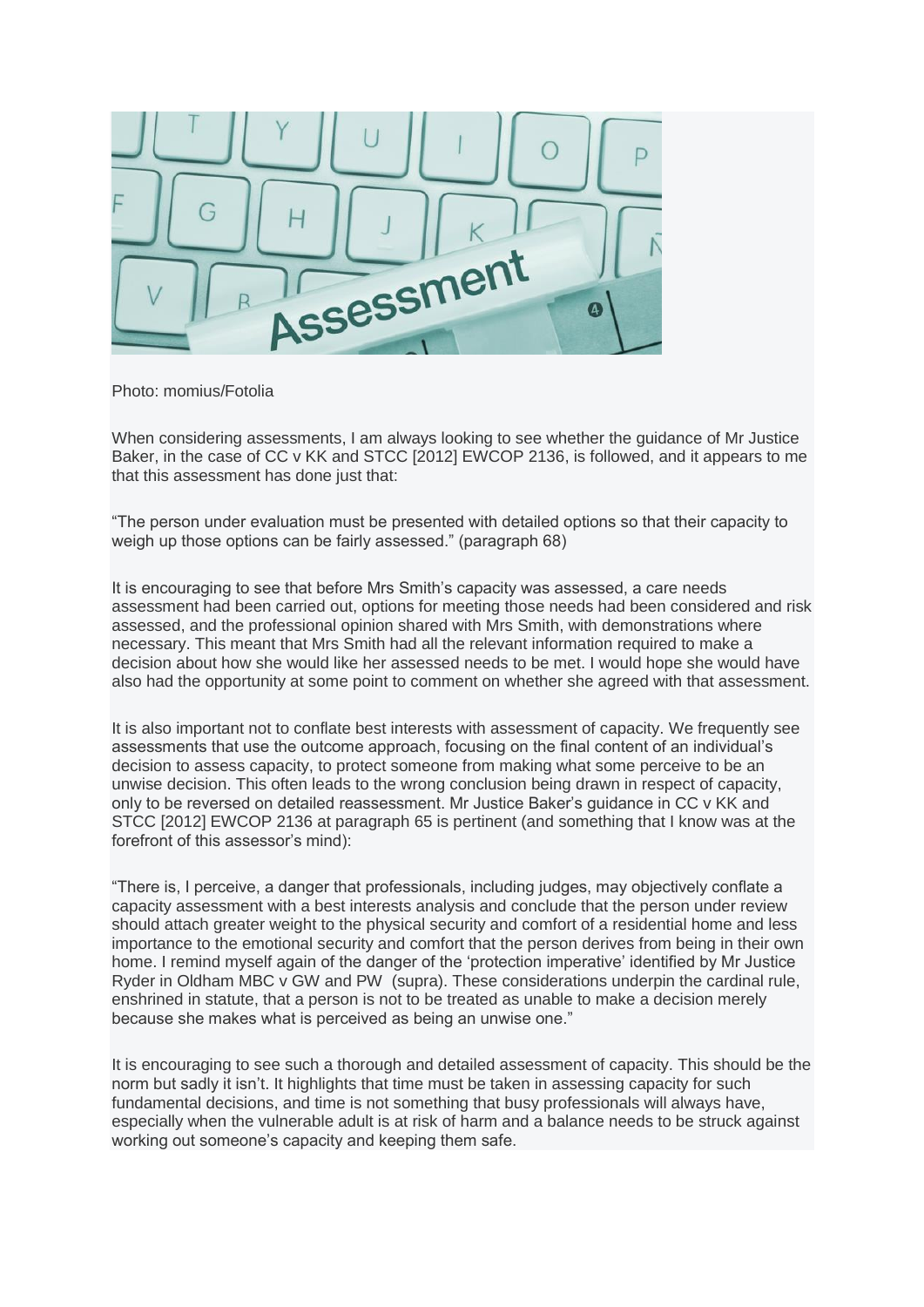I would be interested to know whether Mrs Smith was just lucky that an experienced MCA lead was asked to assist in this assessment, and whether this standard of 'service' is afforded to everyone assessed pursuant to schedule A1 of the Mental Capacity Act in Central Bedfordshire, or just those who fall within the parameters of a safeguarding investigation. I have had to acknowledge recently that one way of ensuring a good quality capacity assessment is to get the matter before the court. This is not only because we then have access to independent experts, but because the responsible authority would be in a position to give the particular case more time and resources, so as not to fall foul of judicial directions.

However, I have also begun to see far more detail in the capacity assessments from Dols assessors and, in fact, the best assessments are those carried out by assessors who have a social work background. Where the assessments are good, unless the matter is hugely complex, there is infrequently the need to obtain further evidence in respect of capacity.

When the scheme was first introduced, the quality of assessments were often considered to be woefully inadequate. This is, in some cases, still true. When an assessment is woefully inadequate the first thing that is required when we get to court is to ask for a more detailed assessment of capacity to be filed. I far prefer being able to rely on the professionals who know an individual to assess, or reassess, but sometimes there is a need for an independent assessor to be instructed. This can be costly and cause further delay. At a time when the Court of Protection is overrun with applications and the costs of cases are under scrutiny, not to mention that individuals are often unhappily placed while all the legal wrangling is going on, I would like to avoid this additional work.

My advice is for assessors to spend more time on the initial assessments, to go through the options with the person concerned, to help them to really understand what the proposals for care are, and what this would look like, such as demonstrating how equipment would be used. If Dols assessors carrying out the initial assessments can be guided by and apply the act, principles and guidance from case law as the experts who provide reports do within court proceedings, we may start to see less contentious, lengthy and costly applications before the Court of Protection – especially when dealing with section 21a MCA applications.

#### **Best interests**

In the hypothetical analysis of what steps would be taken to consider whether Mrs Smith, if she lacked capacity, should remain in the respite placement (or alternative institution) or return home, in accordance with her wishes, the assessor suggests he would approach the assessment in a very balanced and person-centred way. I agree that an IMCA should be appointed and, in fact, I would prefer that an IMCA is always appointed, even when there are family members to support the person in expressing their wishes; the added benefit of the IMCA understanding the system can so often make the difference in the experience and outcome for the supported individual. However, the MCA only permits the appointment of a formal IMCA, with the statutory rights conferred by the MCA, in defined circumstances.

Again, this is not always the case and the decision maker will frequently hold risk of harm ahead of someone's wishes and feelings and use this to justify the restrictions as being necessary and proportionate, and not always take the opportunity to consider what his or her analysis of risk may have been prior to losing capacity, or how miserable they might be if their wishes aren't followed.

This is where a balance sheet approach is really useful, as is considering the various options and working out the benefits and disadvantages of each scenario, ensuring care is taken the person's wishes and feelings are given the correct weight.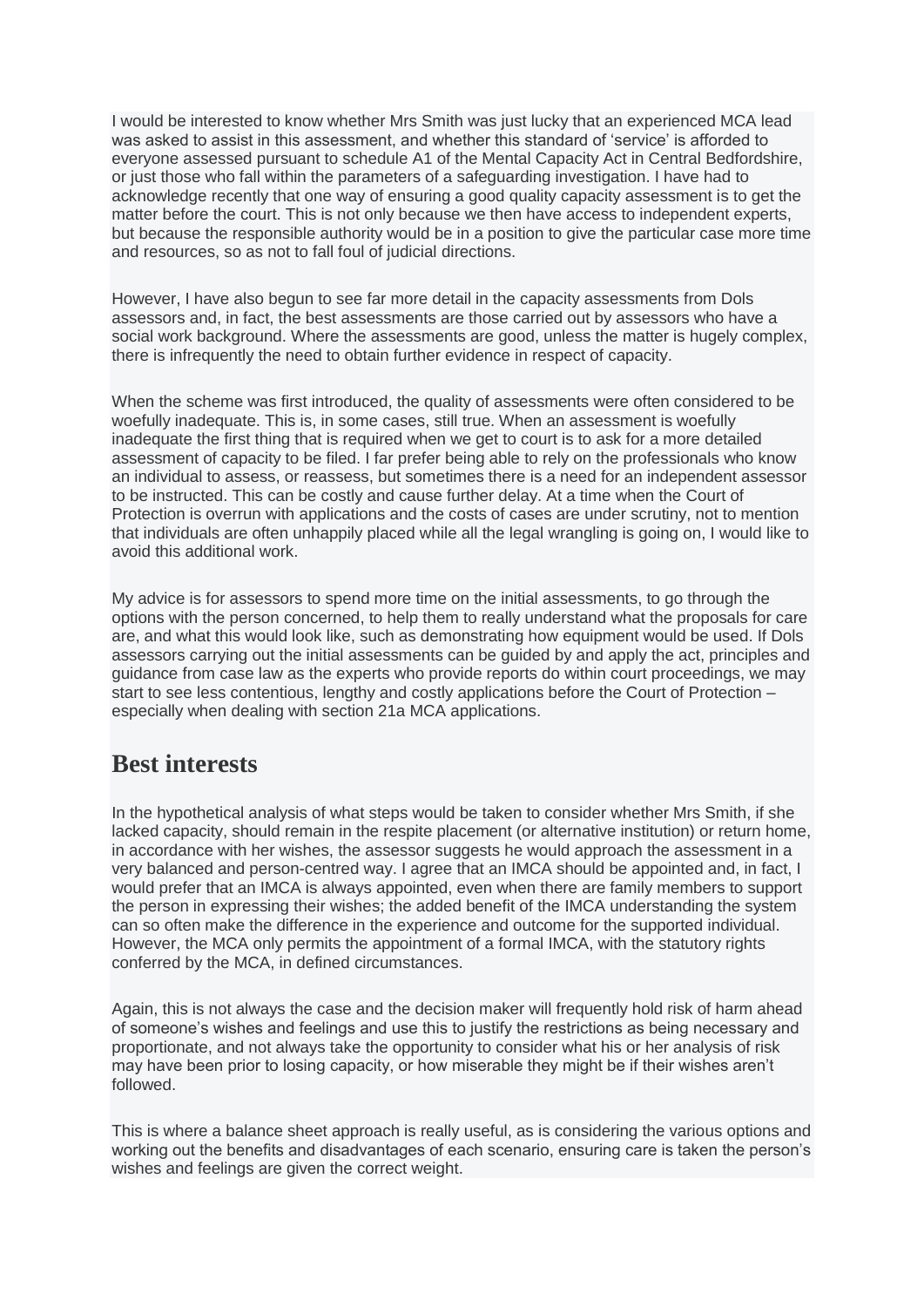

Photo: Coloures-pic/Fotolia

What weight to be given is often difficult to ascertain, but I am pleased to see that the potential for distress and unhappiness and a respect for autonomy may be viewed as what we would call a 'magnetic factor of importance' and sway the decision away from a residential care placement.

If this assessment is not correctly carried out, or the individual or a family member disagrees with the approach taken to best interests, then the court may be asked to consider the same. This might include instruction of an independent social work expert, or by the court following consideration of initial written evidence. Both courses of action take time, money and cause unhelpful delay. Court of Protection practice direction 15A deals with expert evidence. When we can, we would ask the local authority to conduct this exercise, but this direction could be avoided if the work was done properly from the outset.

The Court of Appeal has now handed down its decision in the matter of [MN \(Adult\) \[2015\] EWCA](http://adults.ccinform.co.uk/case-law/mn-adult2015-ewca-civ-411/)  [Civ 411](http://adults.ccinform.co.uk/case-law/mn-adult2015-ewca-civ-411/) and, while clarifying that the Court of Protection is not to be a forum to determine disputes as to the availability of options for the individual on a public law basis, the president of the Family Court and Court of Protection, Sir James Munby, also made it very clear that protracted proceedings in the Court of Protection would no longer be tolerated. If professionals can get the assessments right in the first place and identify the available options, there will be less opportunity for unnecessary paperwork and delays and more time for agreement, or judicial consideration.

#### **Conclusion**

As we wait for the Law Commission's final proposals, due next year, to overhaul Dols and applications to authorise community-based deprivations of liberty, and in particular for there to be a simplification of the assessment and appeal processes for everyone involved, we must work together to make the current system as efficient as possible. My plea would be for all capacity assessments to be carried out as this one has, in line with guidance from Mr Justice Baker in [CC](http://www.bailii.org/ew/cases/EWHC/COP/2012/2136.html)  [v KK and STCC \[2012\] EWCOP 2136,](http://www.bailii.org/ew/cases/EWHC/COP/2012/2136.html) and for up-to-date assessments of need (now under section 9 of the Care Act 2014 in England) to be prepared and referred to whenever an individual is assessed pursuant to Dols, together with detailed care plans and risk assessments for each available option, and some indication as to whether it is capable of being funded.

Such steps will potentially remove the need for as much court time and decrease the amount of evidence required by a judge to make a decision, as this is the information we will always want to see from the outset of a case. The work has to be done anyway, so why not do it upfront without having to pay for lawyers to ask you to do it, and avoid unhelpful delays for the person at the centre of it all?